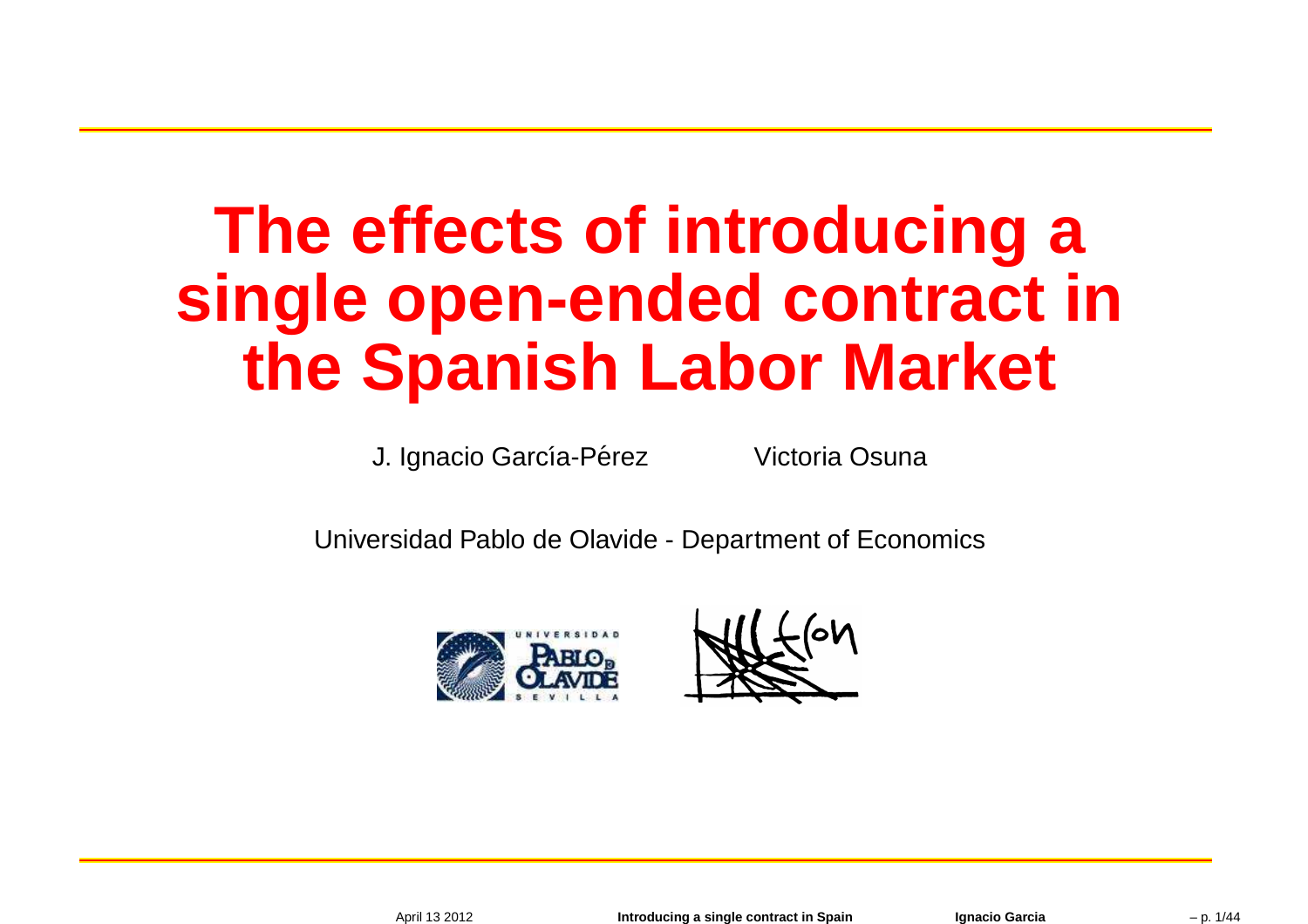

- **.** Labor market reforms in Europe often take the form of partial reforms at the margin.
- **In some EU countries this process created dual labor** markets with separate segments for temporary (TC)and permanent (PC) contracts.
	- **In Spain, there exists a large gap in severance**  payments of PCs vs. TCs: 45 vs. 8 days of wagesper year of seniority (p.y.o.s.).
- **•** This makes that, during downtourns, job destruction is much larger in Spain than in the rest of the EU...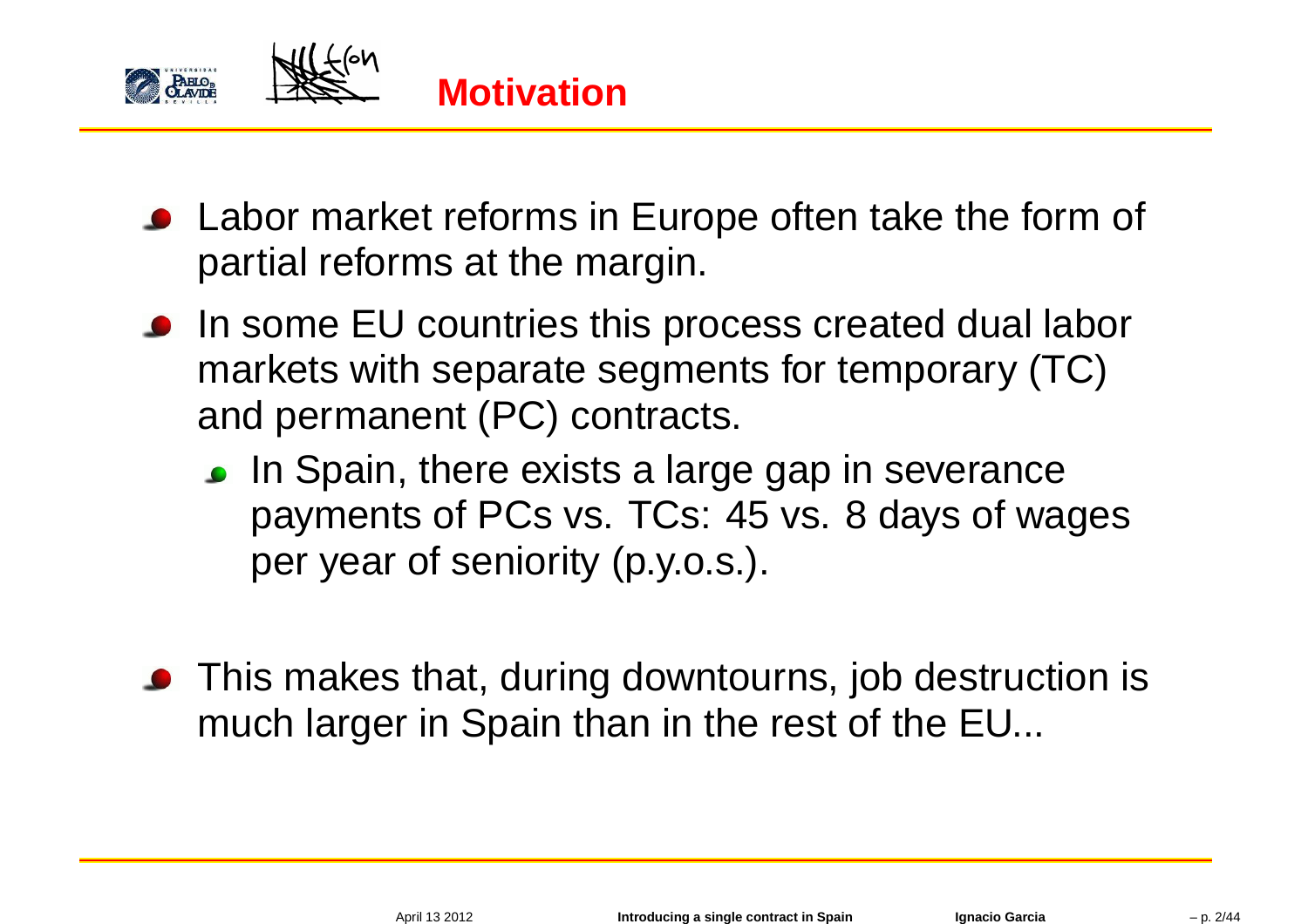

#### **Adjusting employment instead of wages…**

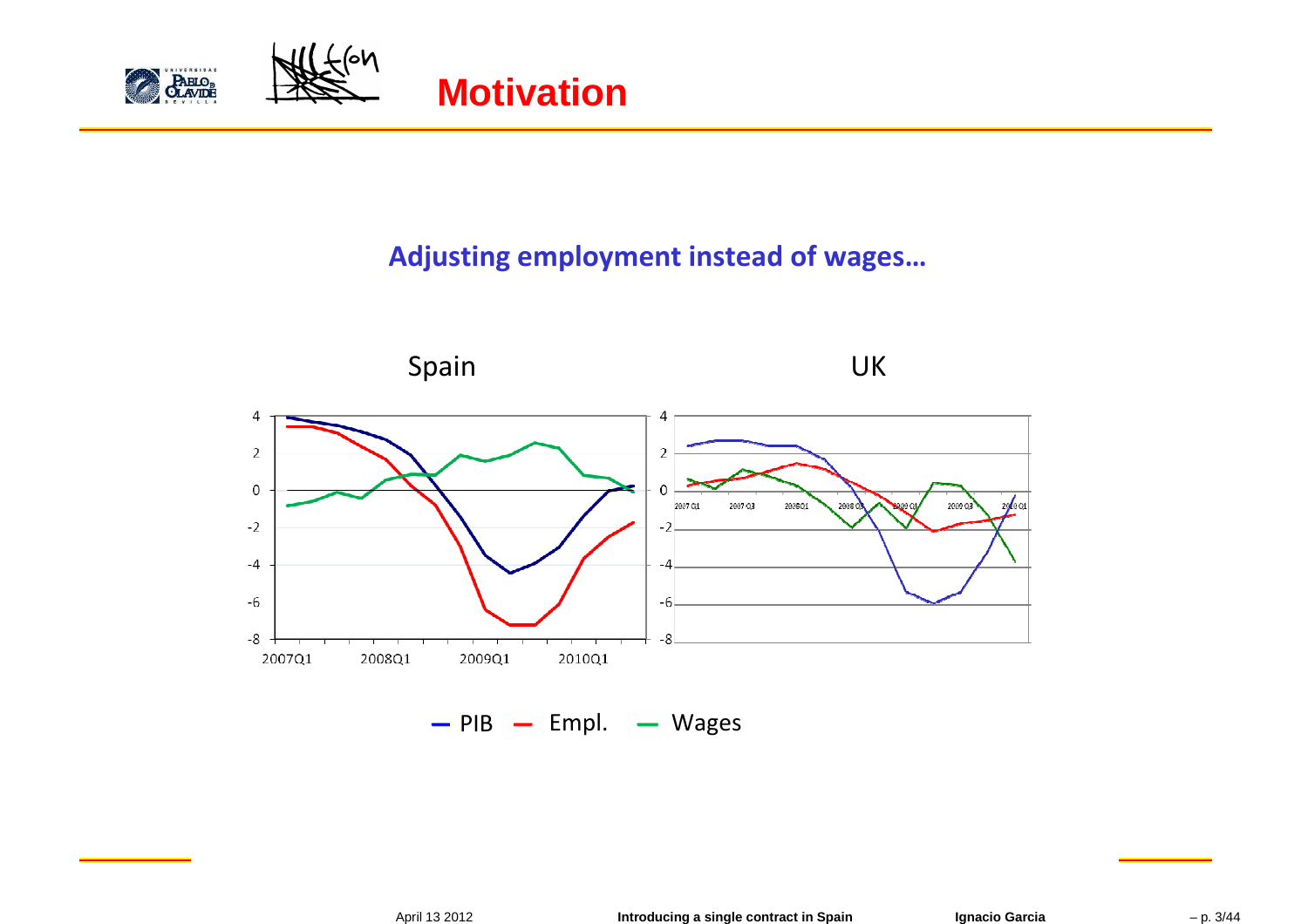

What are the **effects** of introducing <sup>a</sup> **single open-ended contract** for new hires with severance payments growing withseniority as an alternative to the dual market prevailing inSpain?

We **focus** on

- **C** Unemployment
- **Job destruction**
- **•** Tenure distribution.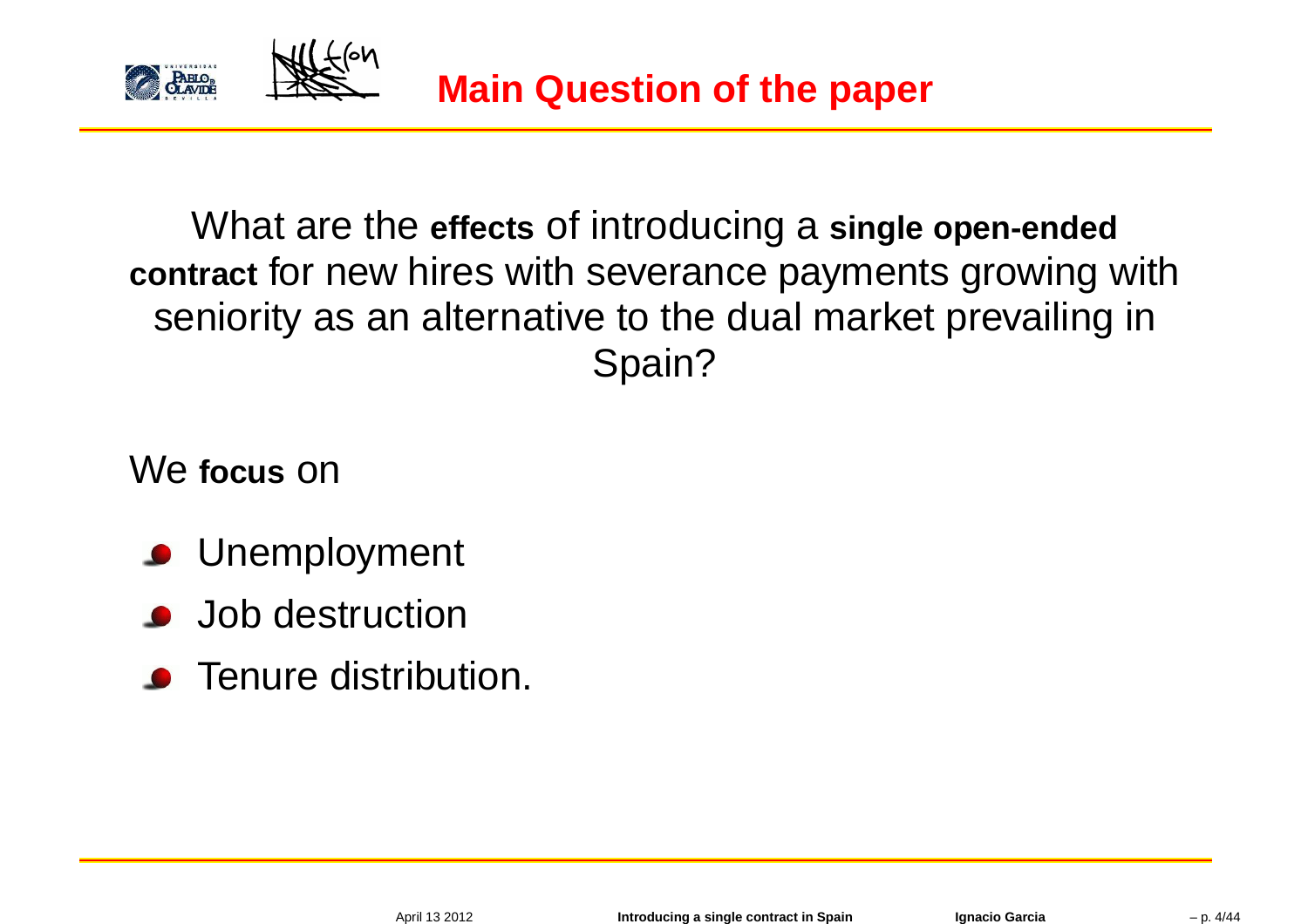

## Features of the Spanish labor market and the need toeliminate the duality:

Huge employment volatility: 77% of total job losses during the current crisis were dueto TCs (34% in the EU).

|        | <b>Share of Temporary Workers</b> | Fixed-Term Job Losses as                |
|--------|-----------------------------------|-----------------------------------------|
|        | over Total employment (2008Q3)    | % of Total Job Losses during the crisis |
| EU     | 14.26%                            | 34.19%                                  |
| Greece | 12.19%                            | 11.92%                                  |
| Spain  | 29.53%                            | 76.94%                                  |
| France | 14.26%                            | 12.81%                                  |
| Italy  | 13.63%                            | 54.30%                                  |

Source: Boeri (2010) based on Eurostat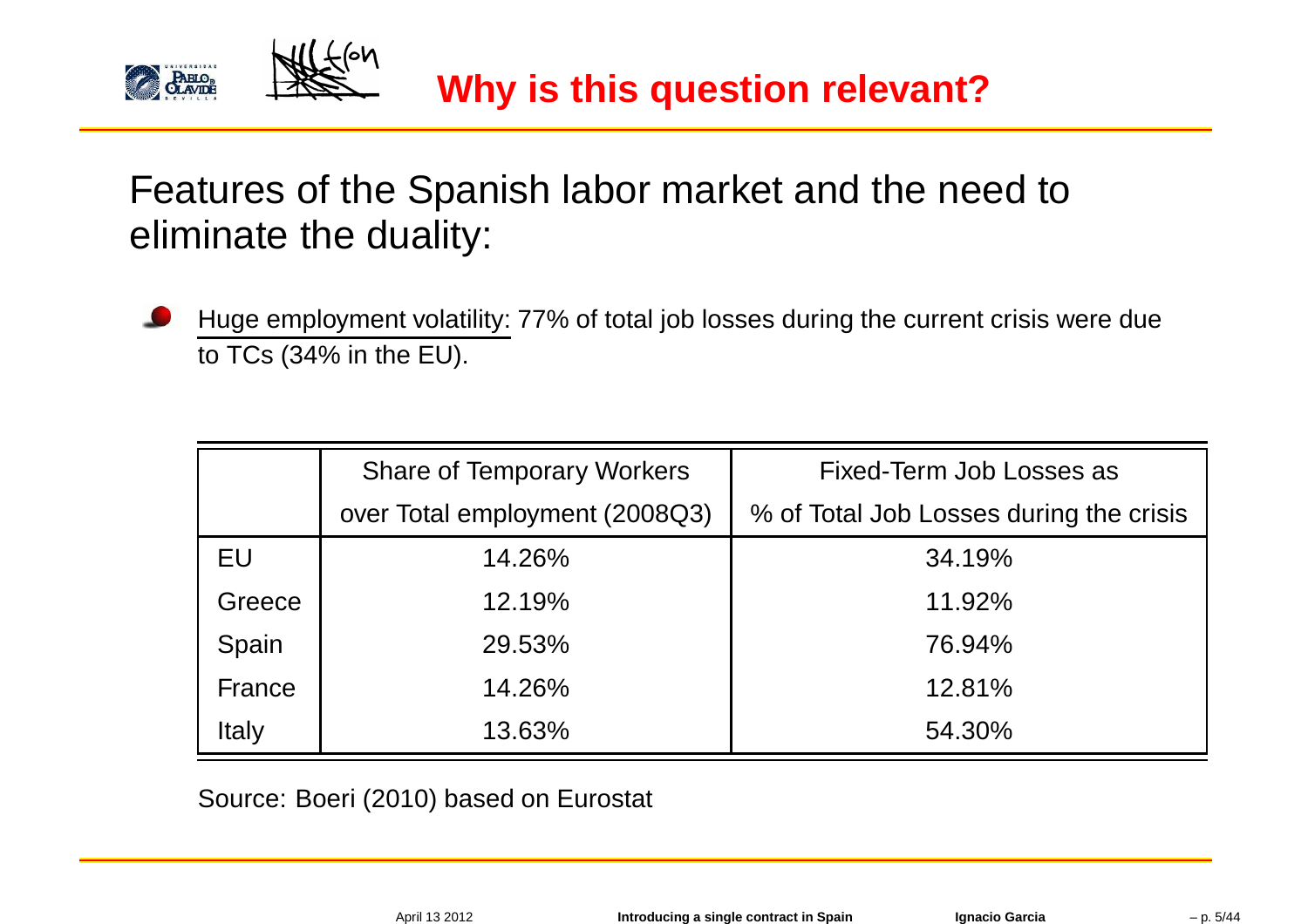

## Features of the Spanish labor market and the need toeliminate the duality:

- Huge employment volatility: 77% of total job losses during the current crisis were dueto TCs (34% in the EU).
- Labor market segmentation is quite persistent: 40% of the workers who have <sup>a</sup>temporary job at age 20 still have one at the age of 40.

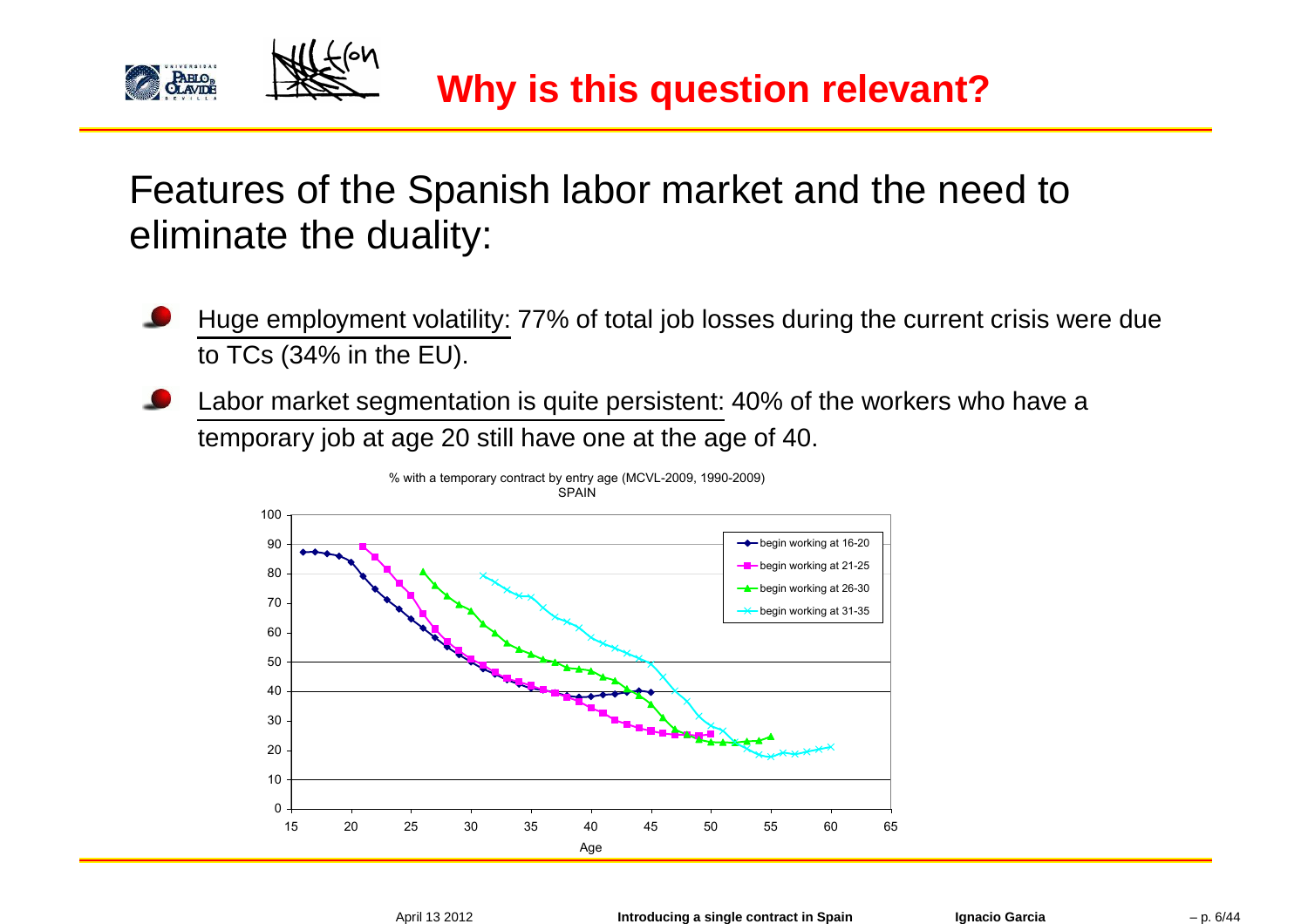

## Features of the Spanish labor market and the need toeliminate the duality:

- Huge employment volatility: 77% of total job losses during the current crisis were dueto TCs (34% in the EU).
- Labor market segmentation is quite persistent: 40% of the workers who have <sup>a</sup>temporary job at age 20 still have one at the age of 40.
- Low productivity growth: no training, poor match quality and specialization in relativelylow-productivity sectors.
- Bad implications for emancipation, birth rates, sustainability of the pension system.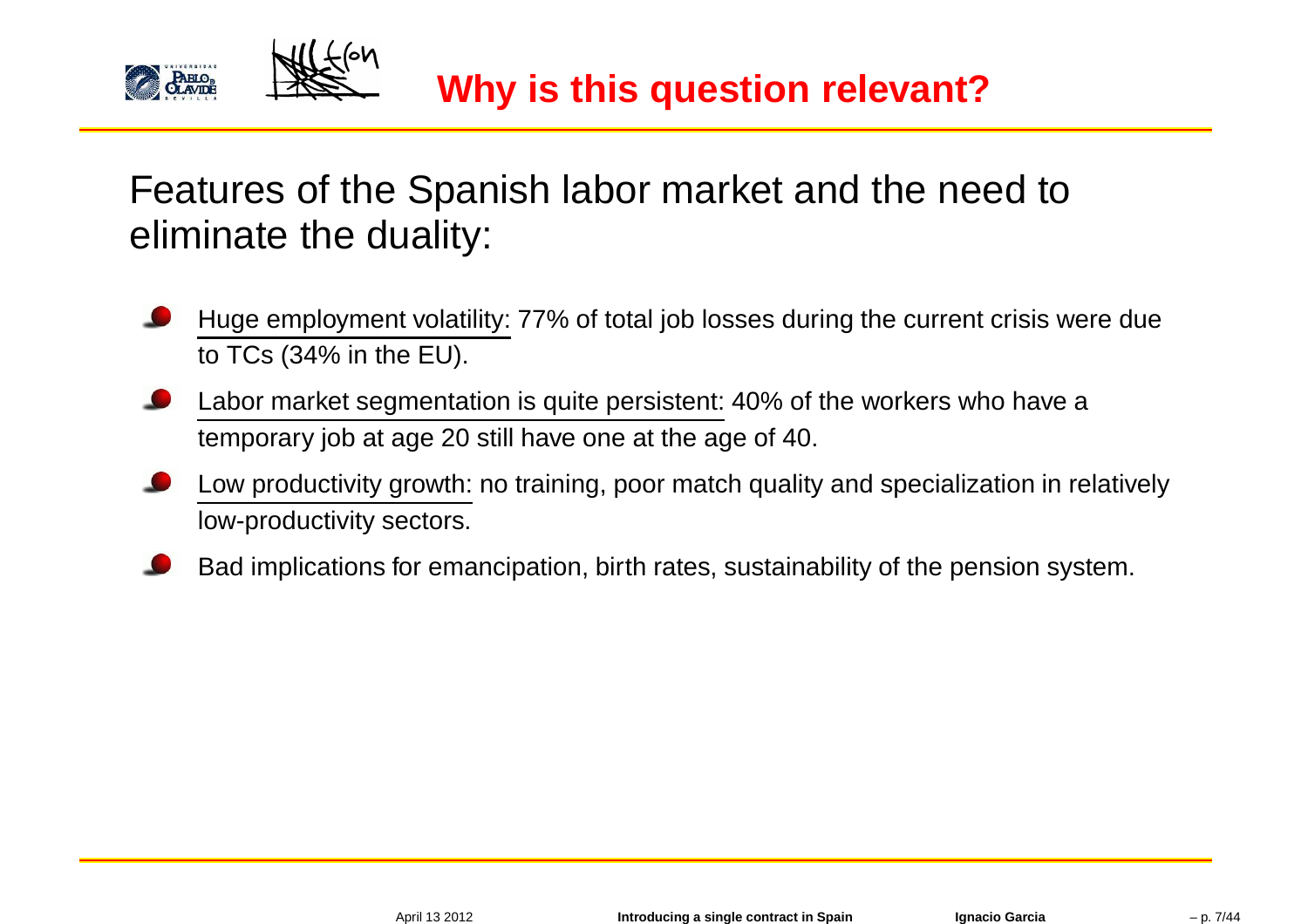

- **Subsidies to stimulate the creation of permanent jobs:** costly and inefficient: Garcia-Perez & Rebollo (2009).
- **Marginal reduction in the gap in EPL:** stricter limits on temporary contracts with verysmall compensating changes in permanent jobs.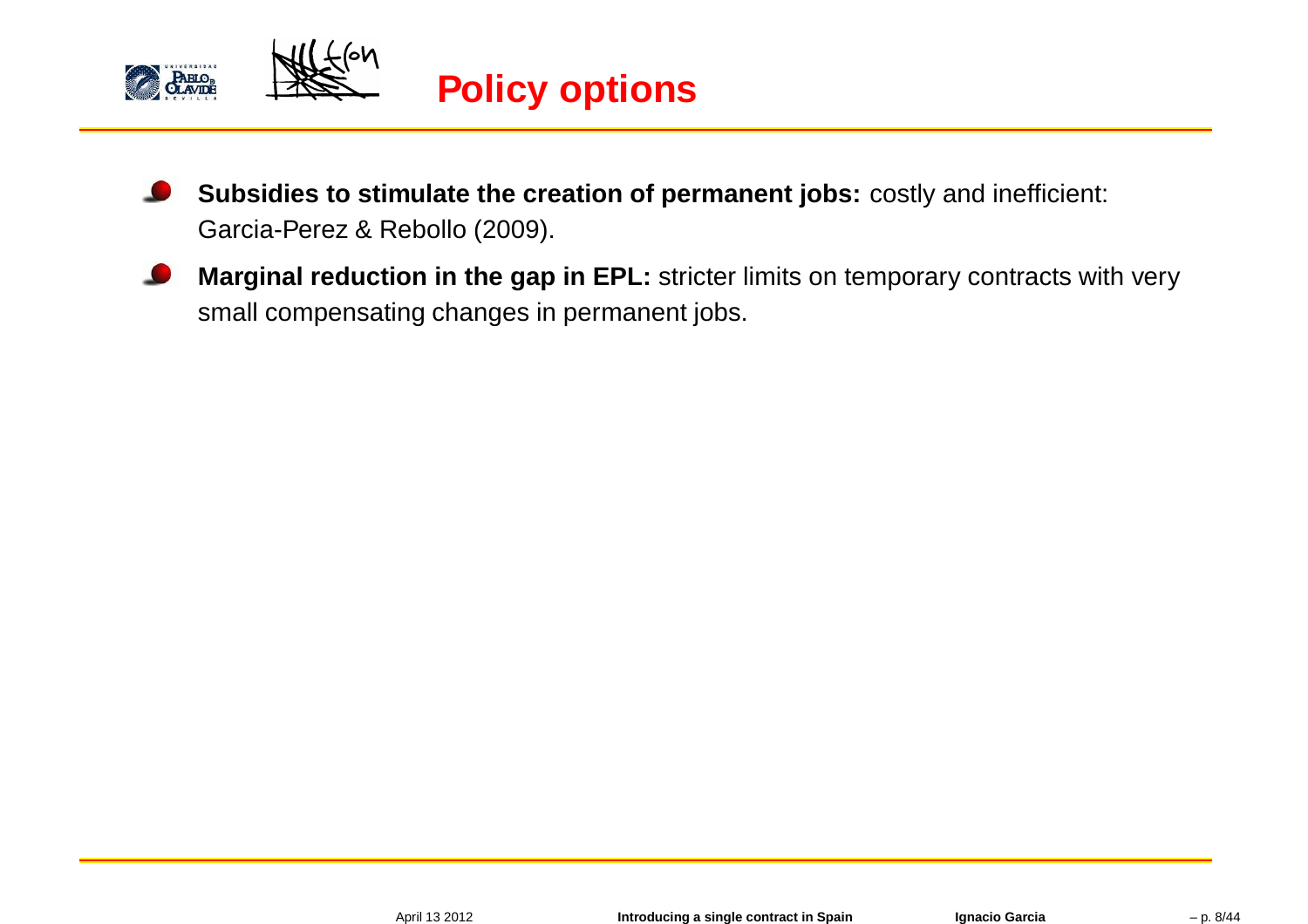

- **Subsidies to stimulate the creation of permanent jobs:** costly and inefficient: Garcia-Perez & Rebollo (2009).
- **Marginal reduction in the gap in EPL:** stricter limits on temporary contracts with verysmall compensating changes in permanent jobs.
- Introduction of a single open-ended contract with gradually increasing levels of **protection for all new hires:** "Propuesta para la Reactivación Laboral en España".

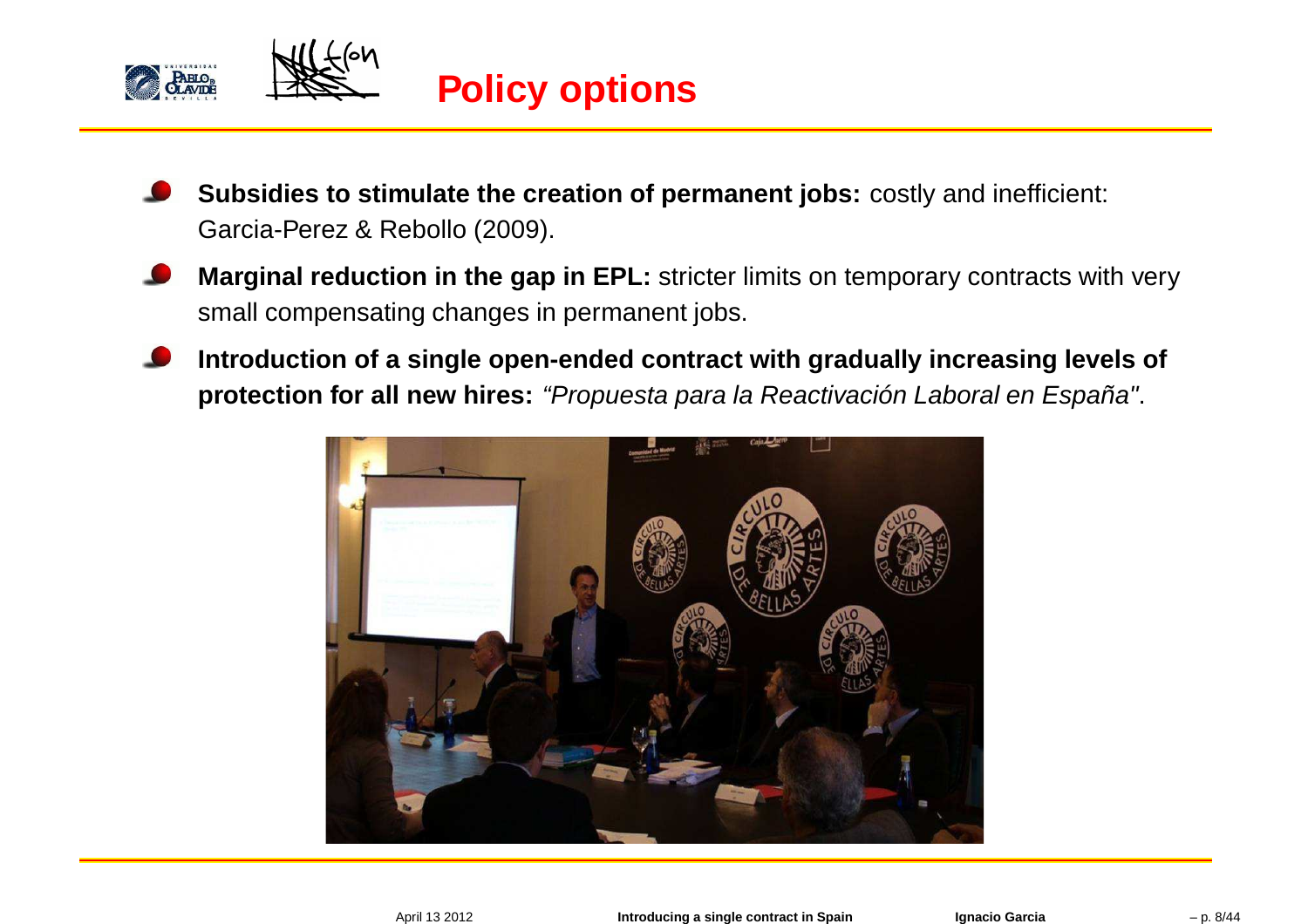

**"SC 12-36":** severance payments start being <sup>12</sup> days of wage and grows at <sup>a</sup> moderate rate (2-3 additional daysp.y.o.s) until 36 days p.y.o.s



**Severance Payments: number of days per year worked**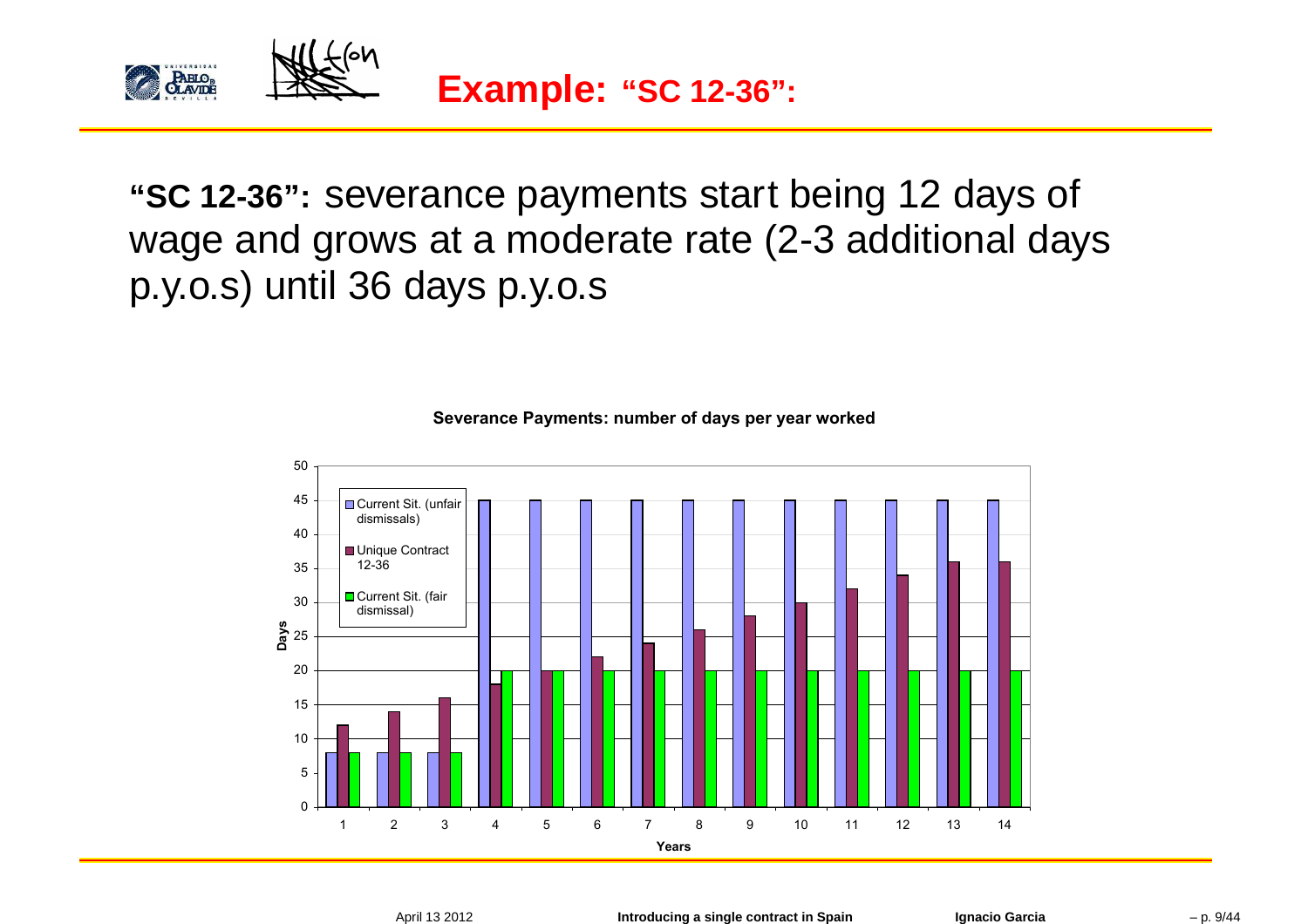

## A JC-JD model of the search and matching type.

## **Standard ingredients**:

- Heterogeneity (idiosyncratic shocks)
- Persistency (Markov processes)
- Frictions in the matching process
- Endogenous job destruction

### **New ingredients**:

- Dual labor market: two types of contracts (PCs and TCs) differing in maximun lengthand in firing costs
- Endogenous job conversion from TC's into PC's
- Firing costs modeled as transfer and being <sup>a</sup> function of wages and seniority
- Downward wage rigidity (minimum wage)
- Seniority as <sup>a</sup> state variable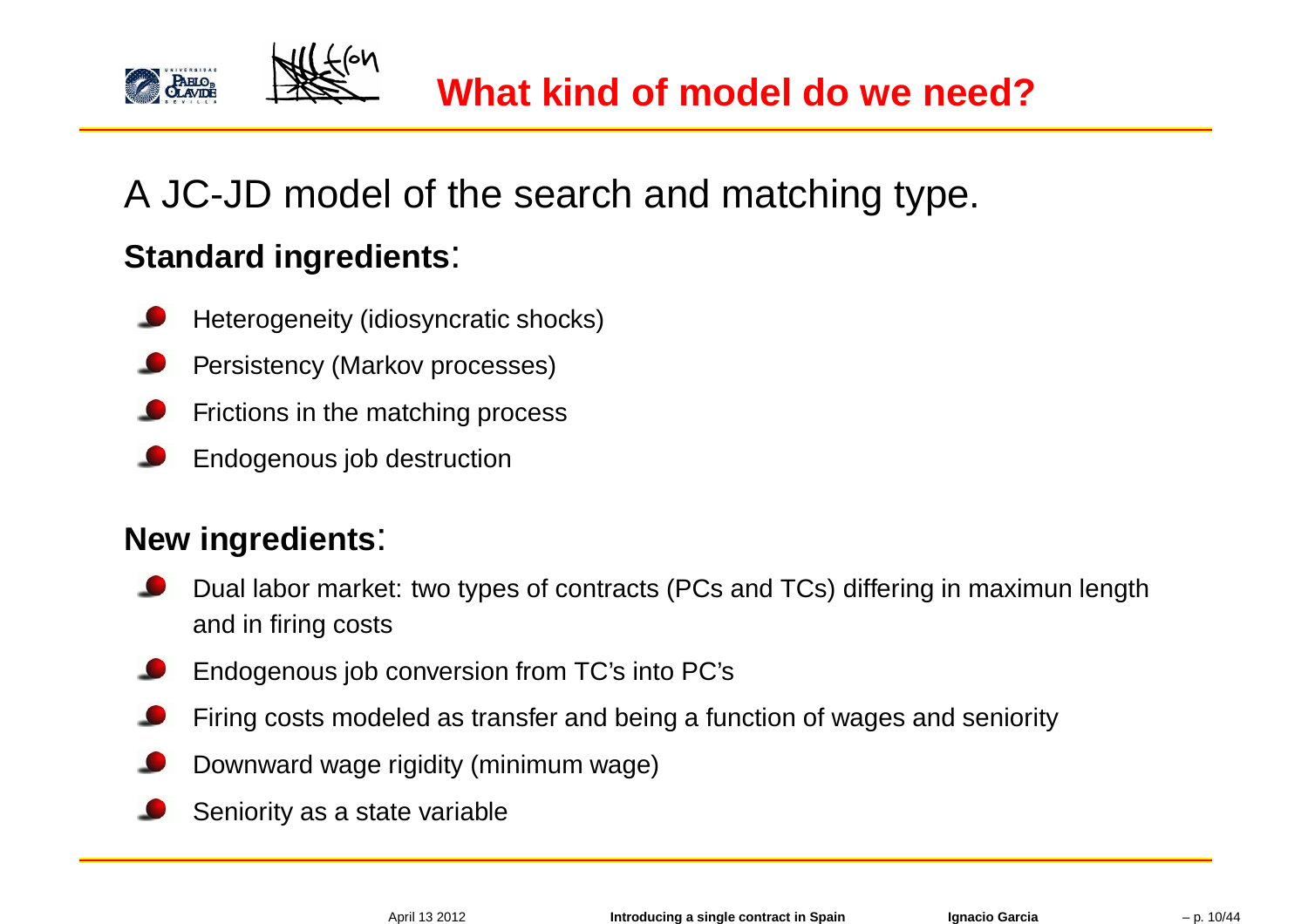



## **EPL Models**:

- Effects on JC, JD, u: Mortenen & Pissarides (1994), Garibaldi and Violante(2002);
- Real business cycle: Hopenhayn & Rogerson (1993), Alvarez & Veracierto (2001);
- with TCs & PCs: Blanchard & Landier (2002), Cahuc & Postel-Vinay (2002).  $\bullet$
- Efficiency wage: Saint-Paul (1996), Guell (1999).

## **TC's Models**:

- Effects on turnover, employment, productivity, wages: Wasmer (1999), Bentolila &Dolado (1994)
- Dynamic partial equilibrium demand: Bentolila & Saint-Paul (1992), Cabrales &Hopenhayn (1997).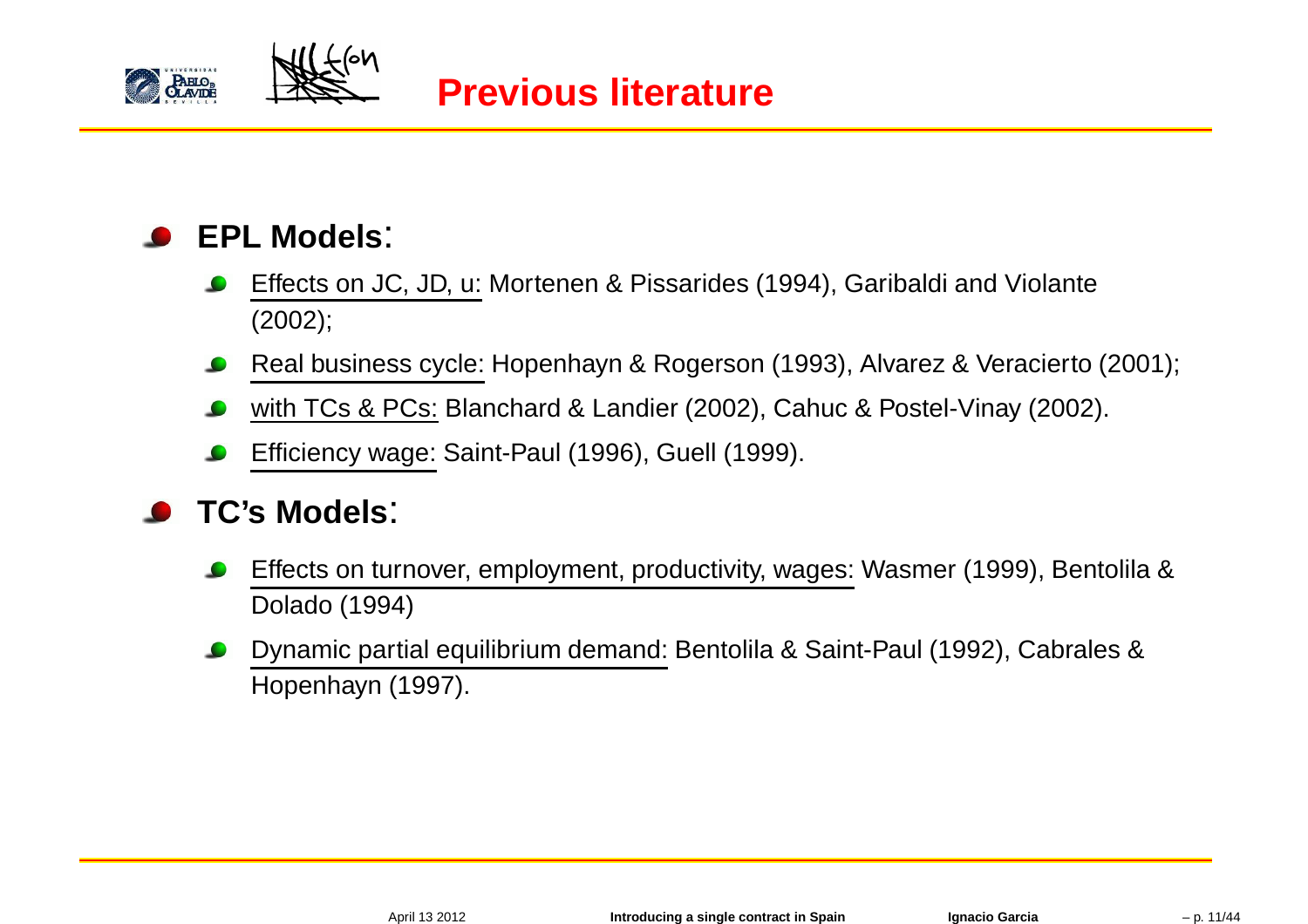

• **Costain, Jimeno & Thomas (2010)**: to what extent the coexistence of permanent and temporary jobs account for the volatility of employment.

Difference: focus on business cycle properties.

• **Bentolila, Cahuc, Dolado & Le Barbanchon (2010)**: how much of the larger increase in unemployment in Spain versus France during the ongoing recession canbe accounted for the difference in EPL between the two countries (45%).

Difference: exogenous temporary job destruction and red tape costs.

Our model **differs**:

- Firing costs are modeled as <sup>a</sup> **transfer** (not as <sup>a</sup> tax).
- **Minimum wage** constraints.
- Keep track of contracts and compute distributions of wages, JC and JD **by type of contract and tenure**, and distributions of employment loss by reason of separation.
- Detailed calibration exercise allow us to use the model to perform quantitative policyevaluations.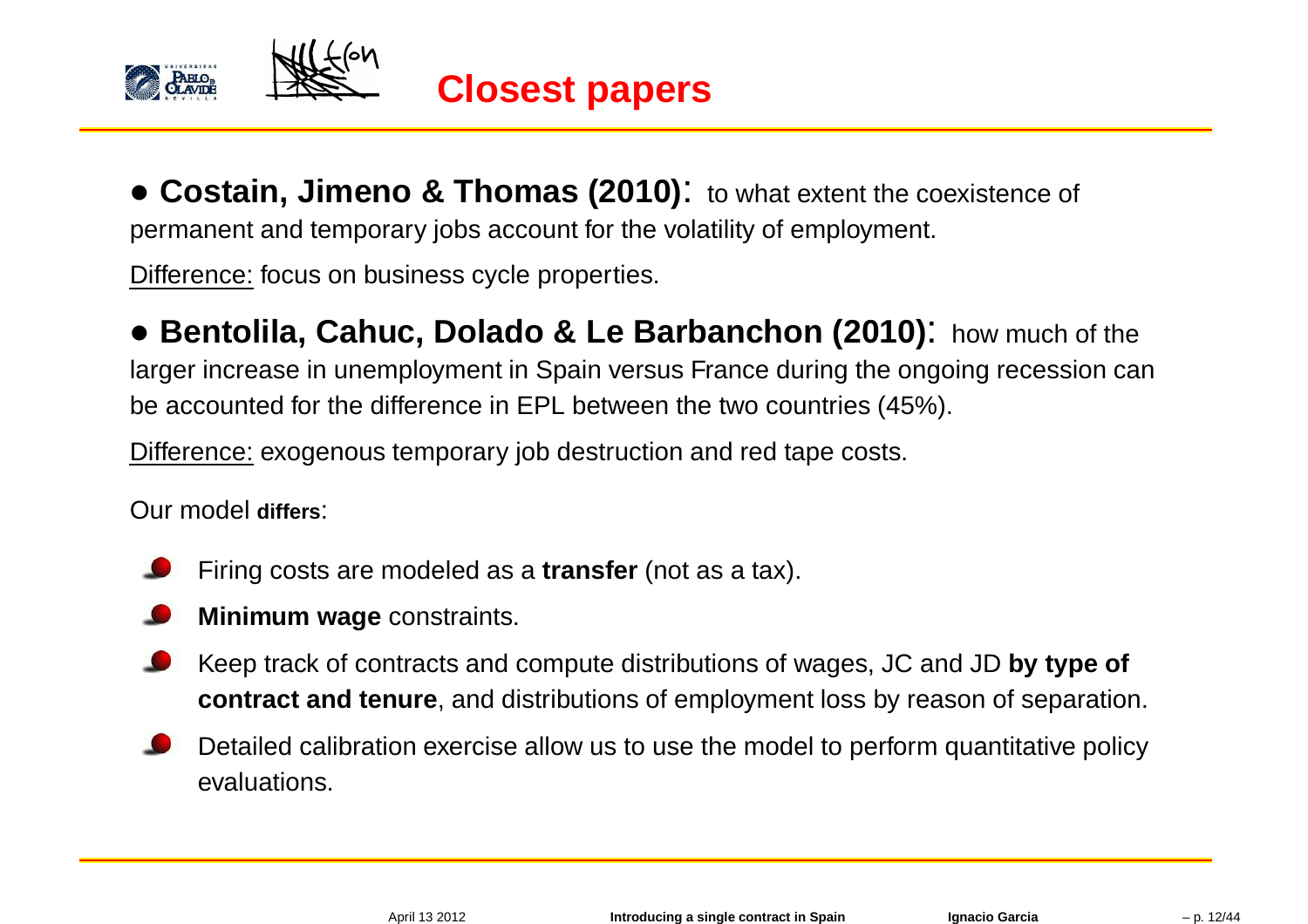



#### Population

- Workers: employed or unemployed.
- Firms-Jobs: occupied or vacant.

#### State Space

 $S = \{\{0,1\} \times \mathcal{E} \times D\}$ , where

$$
\mathcal{E} = \{\epsilon_1, ..., \epsilon_n\}
$$

$$
D = \{d_1, ..., d_N\}
$$

#### **Preferences**

- Identical and linear in consumption.
- Work is offered inelastically.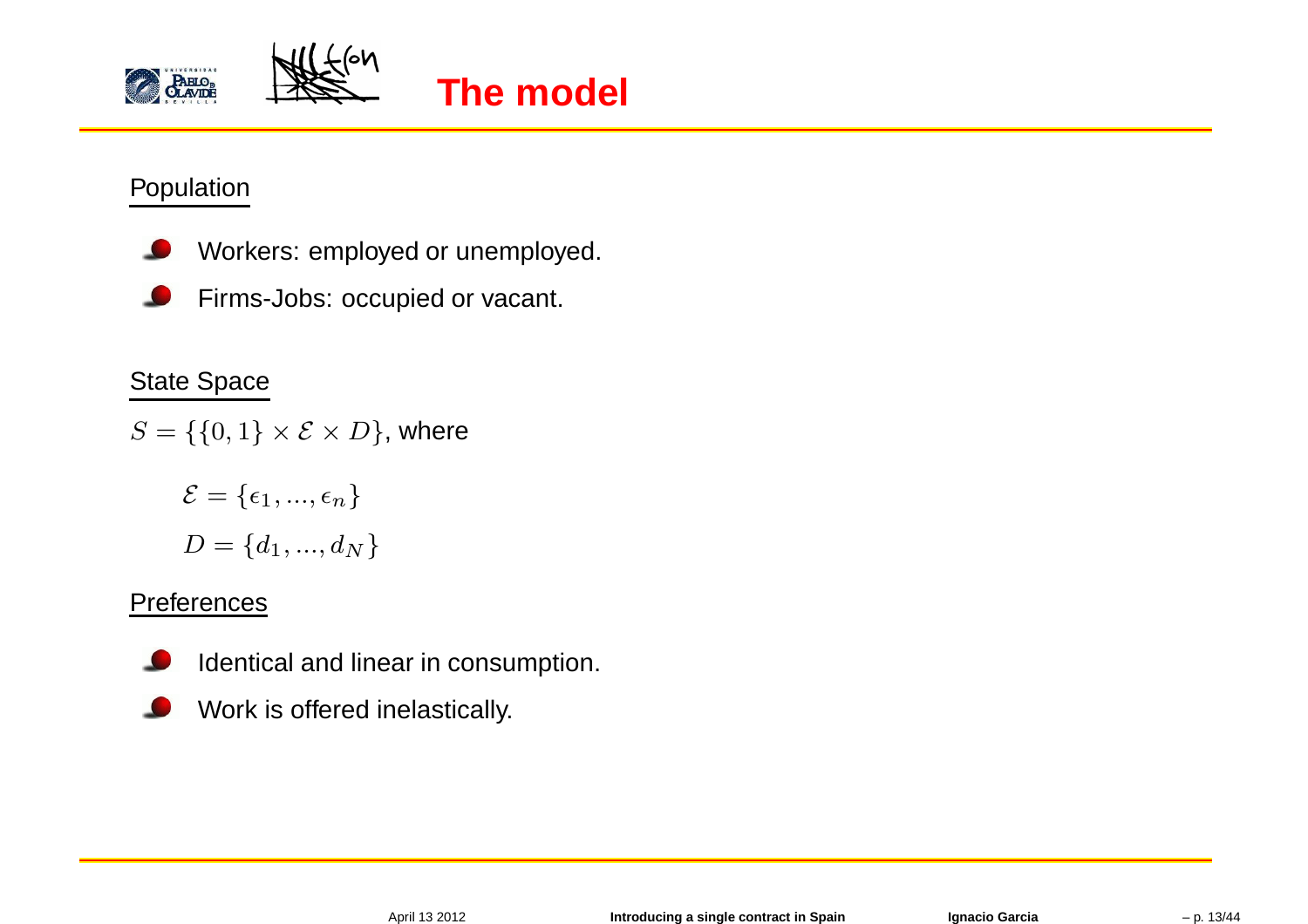

## **The model**

#### Production Technology

Each firm produces one unit of product whose price is  $y(\epsilon_t)$  where

- $\{\epsilon_t\}$  is Markov chain,  $\epsilon' \in \mathcal{E} = \{1, 2, ..., n_{\epsilon}\}, \Gamma(\epsilon'|\epsilon) = Pr\{\epsilon_{t+1}|\epsilon_t\}$
- Entry level  $\epsilon_e$

### Matching Technology

- $c$  : cost of posting a vacancy.
- Every job is created as <sup>a</sup> temporary job.
- $m = m(u_t, v_t)$  matching function.

Transition rates:

$$
\bullet \quad q(\nu) = \frac{m(v, u)}{v} = m\left(1, \frac{u}{v}\right)
$$

$$
\bullet \quad \alpha(\nu) = \frac{m(v, u)}{u} = m\left(\frac{v}{u}, 1\right)
$$

Job conversion at the end of the TC's maximum length. L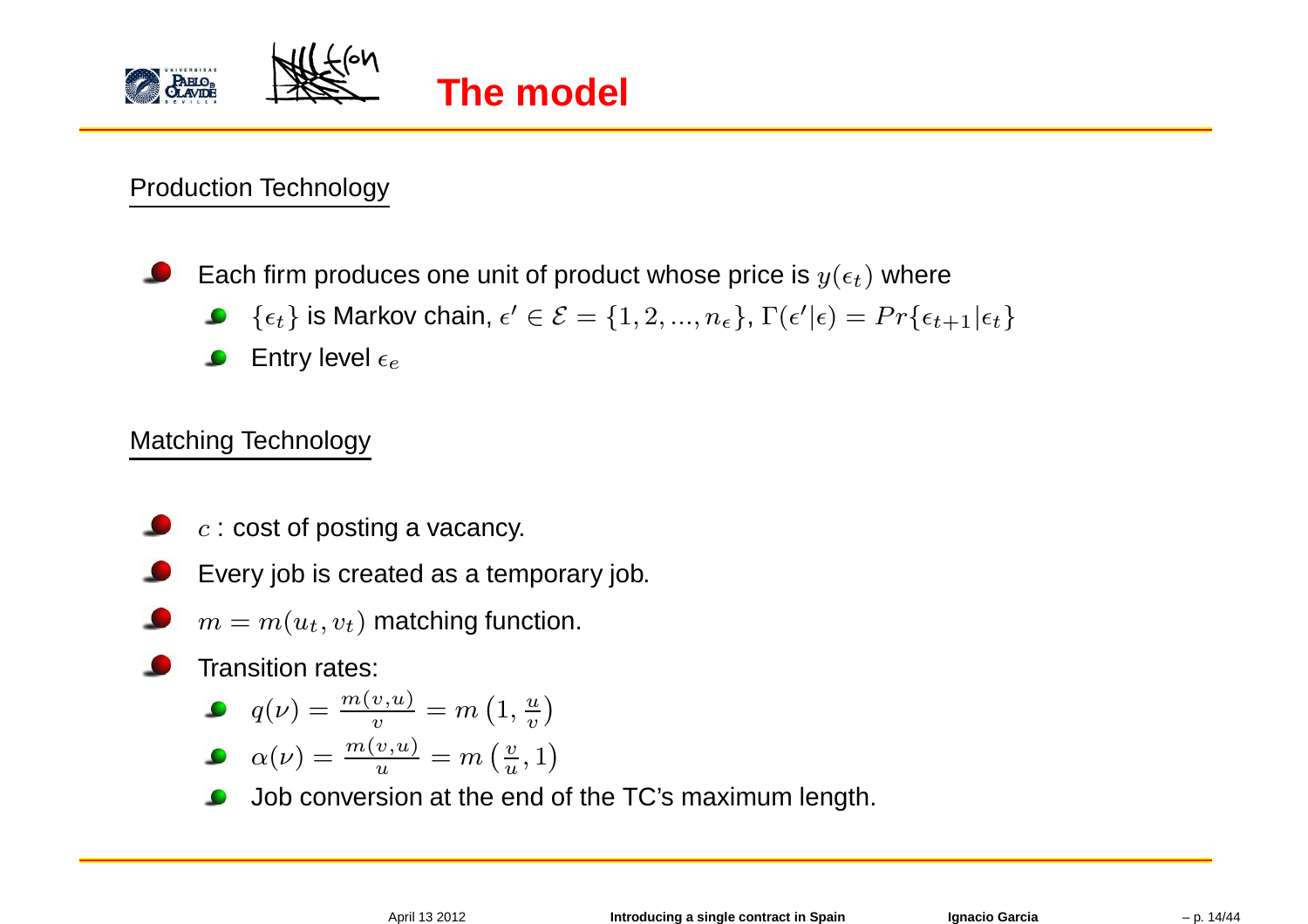



- 1. Firm's idiosyncratic shocks are revealed.
- 2. Firms and workers renegociate wages.
- 3. Firm decides whether to continue producing or toterminate the match.
- 4. After that, production starts.
- 5. Finally, search decisions are made.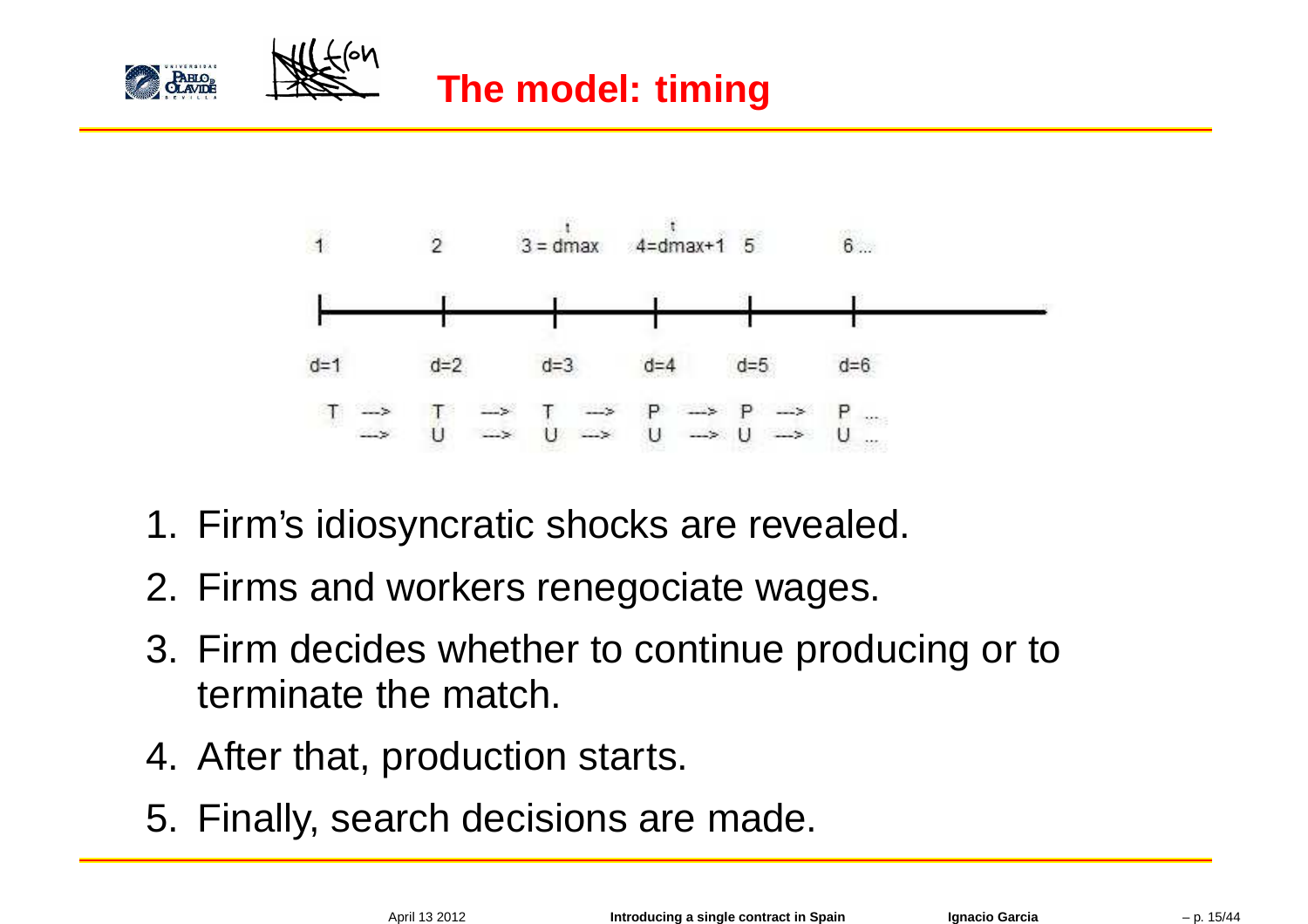

Problem of <sup>a</sup> firm with an existing temporary job

$$
J^{t}(\epsilon,d) = max{y(\epsilon) - w(\epsilon,d) + \beta \sum_{\epsilon'} \Gamma(\epsilon'|\epsilon) J^{t}(\epsilon',d')},
$$
  

$$
-f^{t}(\epsilon,d-1) - c + \beta(1-q(\nu))J^{0} + \beta q(\nu)J^{t}(\epsilon_{e},1)
$$

$$
g^t(\epsilon,d) = \begin{cases} 1 & \text{if the match continues} \\ 0 & \text{if the worker is fired} \end{cases}
$$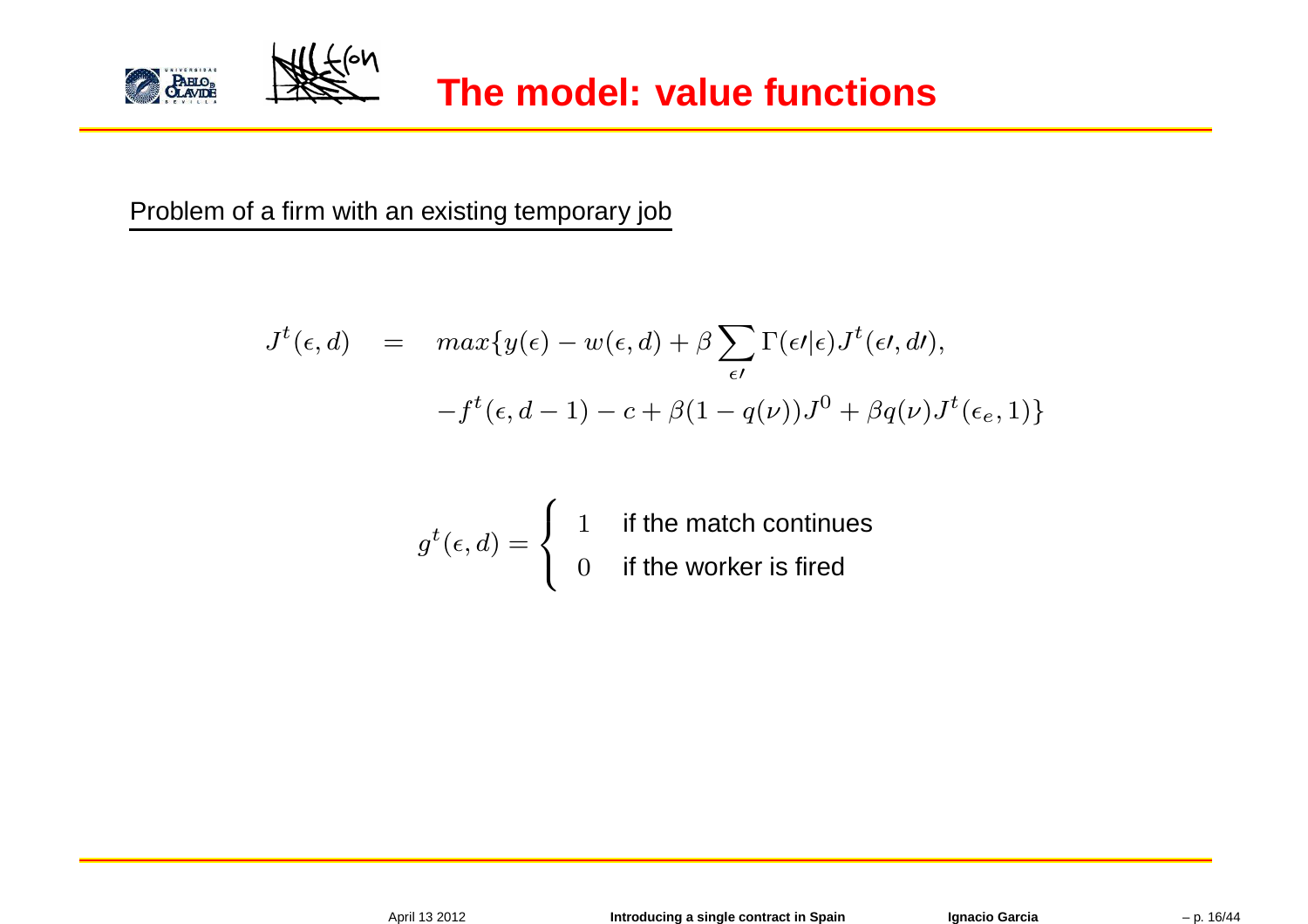

Problem of <sup>a</sup> firm with an expired TC (prospective PC)

$$
J^{p}(\epsilon, d_{max}^{t} + 1) = max{y(\epsilon) - w(\epsilon, d_{max}^{t} + 1) + \beta \sum_{\epsilon'} \Gamma(\epsilon'|\epsilon)J^{p}(\epsilon', d')},
$$

$$
-f^{t}(\epsilon, d_{max}^{t}) - c + \beta(1 - q(\nu))J^{0} + \beta q(\nu)J^{t}(\epsilon_{e}, 1)
$$

$$
g^{p}(\epsilon, d_{max}^{t} + 1) = \begin{cases} 1 & \text{if the firm promotes the worker} \\ 0 & \text{if the worker is fired} \end{cases}
$$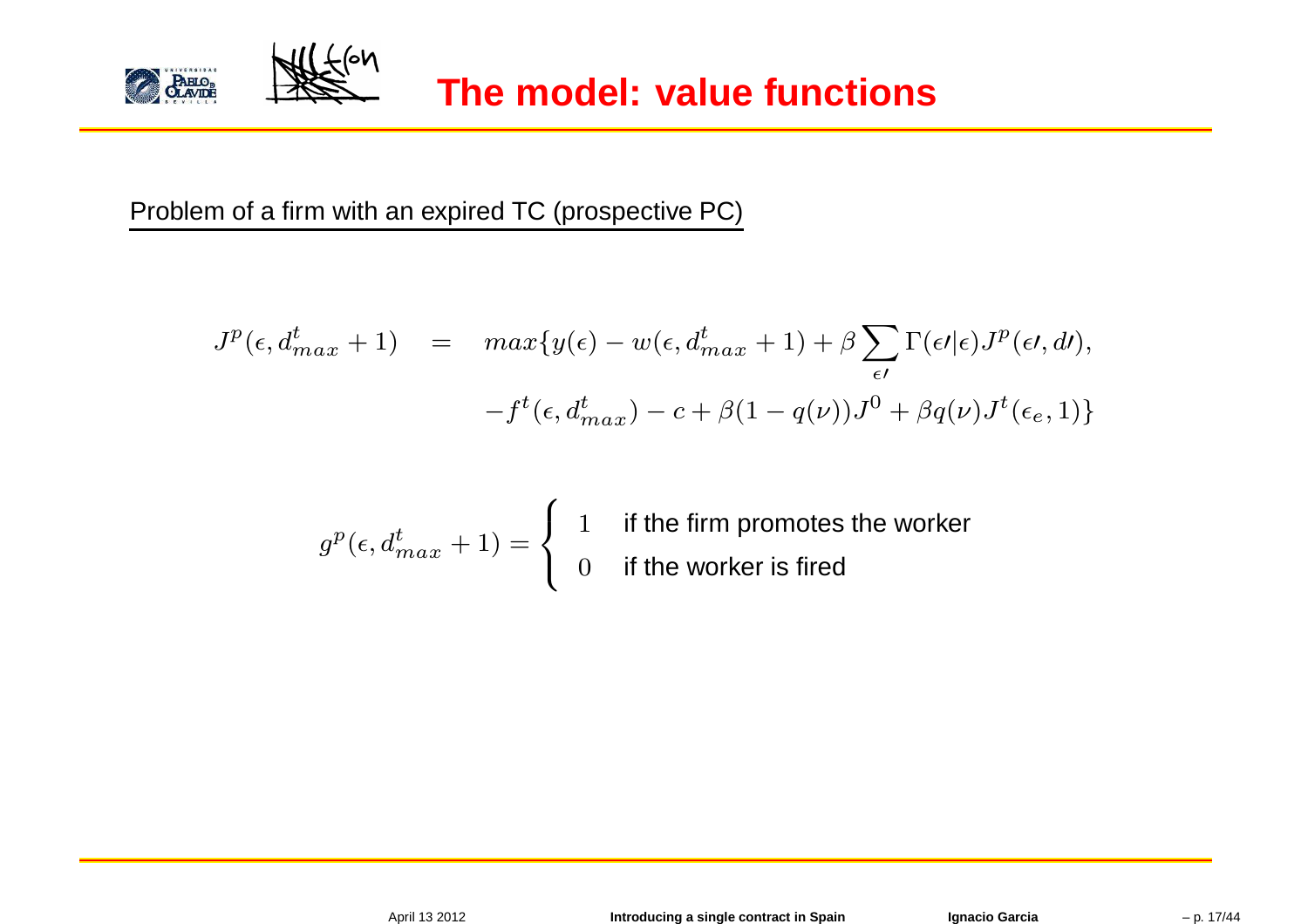

**The model: value functions**

Problem of <sup>a</sup> firm with an existing permanent job

$$
J^{p}(\epsilon, d) = max{y(\epsilon) - w(\epsilon, d) + \beta \sum_{\epsilon'} \Gamma(\epsilon'|\epsilon) J^{p}(\epsilon', d')},
$$
  

$$
-f^{p}(\epsilon, d - 1) - c + \beta(1 - q(\nu))J^{0} + \beta q(\nu)J^{t}(\epsilon_{e}, 1)
$$

$$
g^{p}(\epsilon, d) = \begin{cases} 1 & \text{if the match continues} \\ 0 & \text{if the worker is fired} \end{cases}
$$

April 13 2012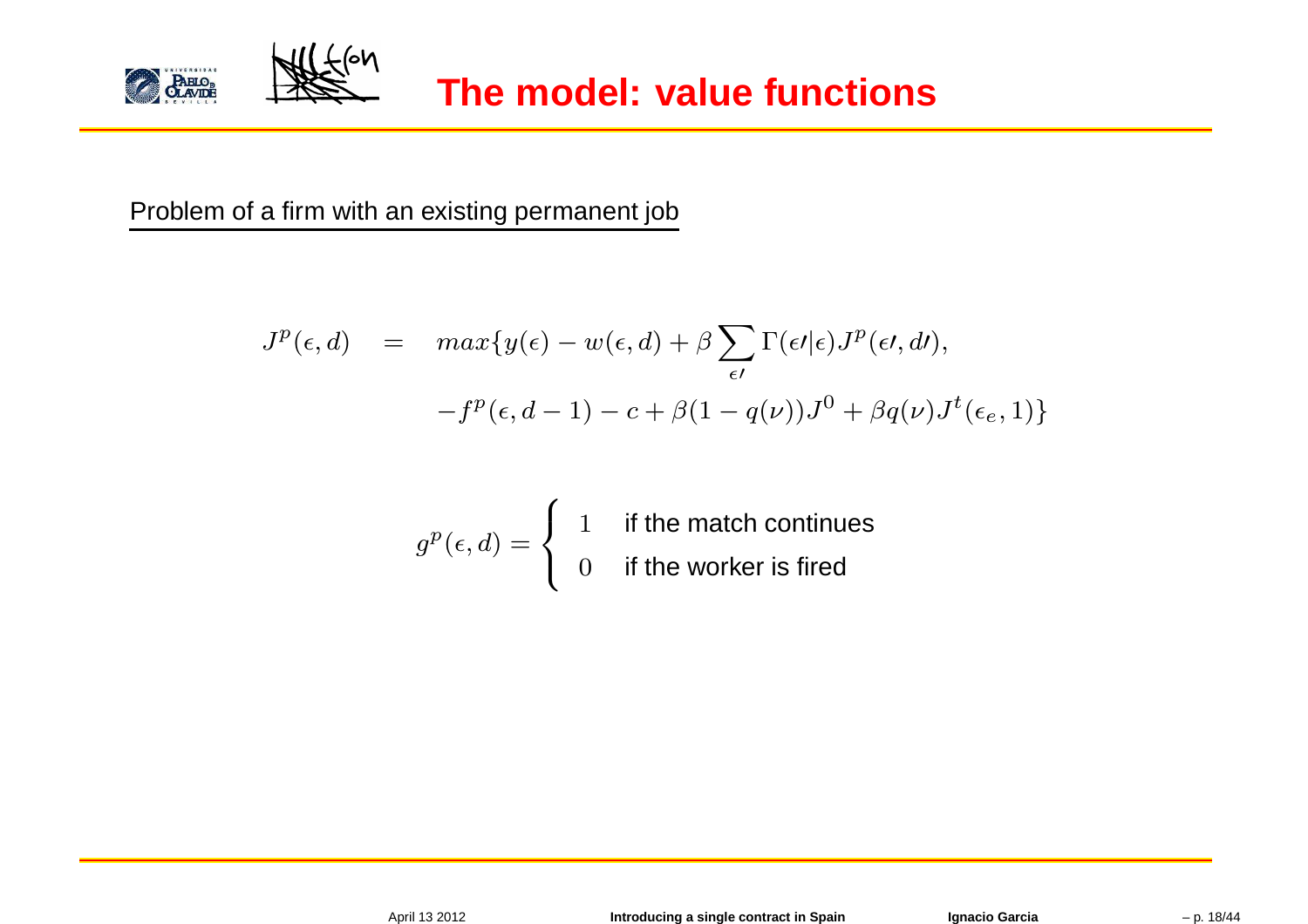

#### Problem of a worker in a PC and a TC

$$
V^{p}(\epsilon, d) = \tilde{\Phi}(g^{p} = 1)[w(\epsilon, d) + \beta \sum_{\epsilon'} \Gamma(\epsilon'|\epsilon) V^{p}(\epsilon', d')] + \tilde{\Phi}(g^{p} = 0)[V^{0} + f^{p}(\epsilon, d - 1)]
$$

$$
V^{t}(\epsilon, d) = \tilde{\Phi}(g^{t} = 1)[w(\epsilon, d) + \beta \sum_{\epsilon'} \Gamma(\epsilon'|\epsilon) V^{t}(\epsilon', d')]
$$

$$
+ \tilde{\Phi}(g^{t} = 0)[V^{0} + f^{t}(\epsilon, d - 1)]
$$

Problem of an unemployed worker

$$
V^{0} = b + \beta \alpha(\nu) V^{t}(\epsilon_{e}, 1) + \beta (1 - \alpha(\nu)) V^{0}
$$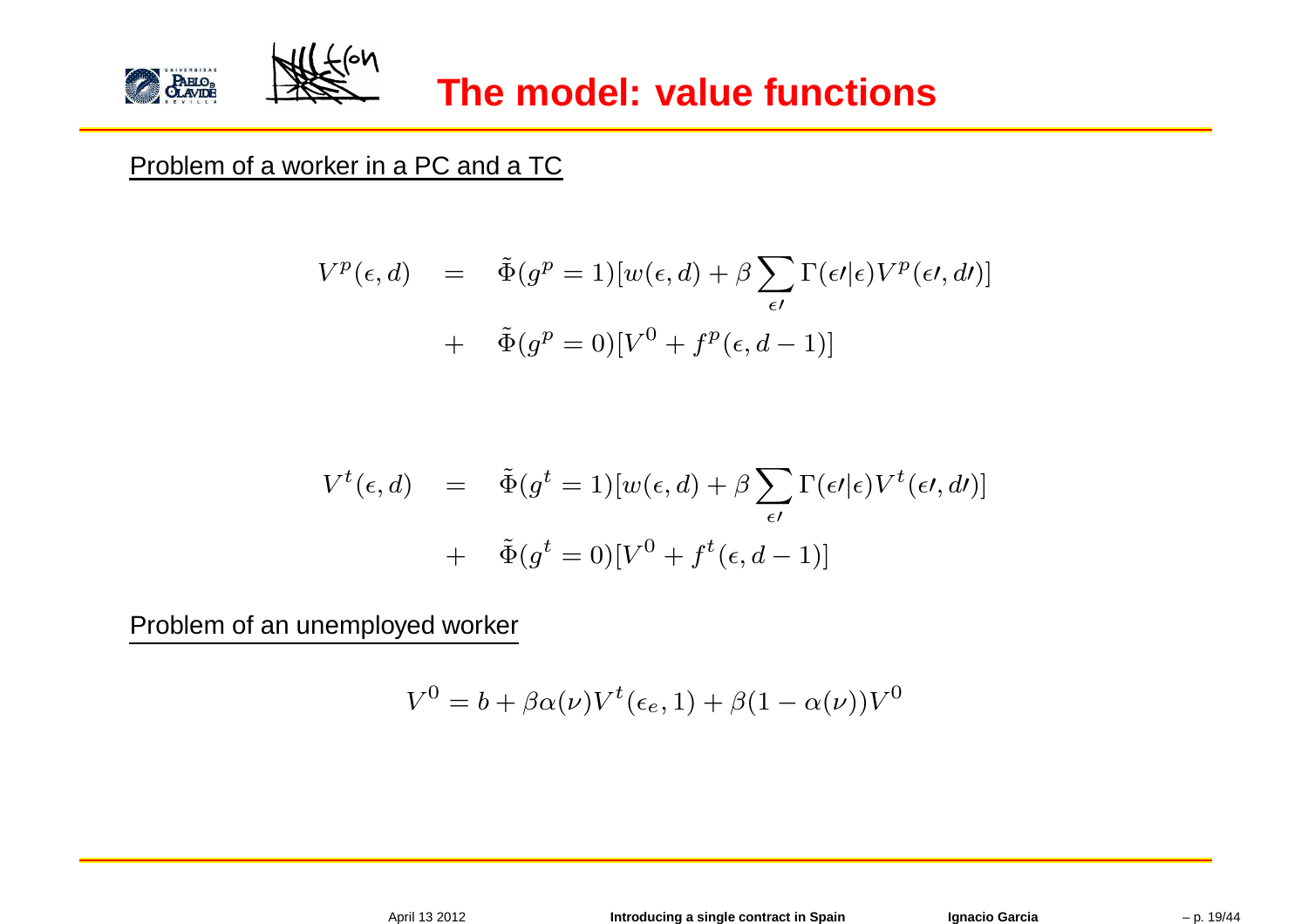

Bargaining surplus (e.g. in <sup>a</sup> permanent job)

$$
S^{p}(\epsilon, d) = J^{p}(\epsilon, d) - (J^{0} - f^{p}(\epsilon, d - 1)) + V^{p}(\epsilon, d) - (V^{0} + f^{p}(\epsilon, d - 1))
$$

Wages maximize:

$$
[J^{p} - (J^{0} - f^{p}(\epsilon, d - 1))]^{1-\theta}[V^{p} - (V^{0} + f^{p}(\epsilon, d - 1))]^{\theta}
$$

Hence, in equilibrium:

$$
w^{p}(\epsilon, d) = \max\{w_{min}, \theta y(\epsilon) + (1 - \theta)V^{0} + f^{p}(\epsilon, d - 1) + \theta \beta \sum_{\epsilon'} \Gamma(\epsilon'|\epsilon)J^{p}(\epsilon', d') - \beta(1 - \theta) \sum_{\epsilon'} \Gamma(\epsilon'|\epsilon)V^{p}(\epsilon', d')\}
$$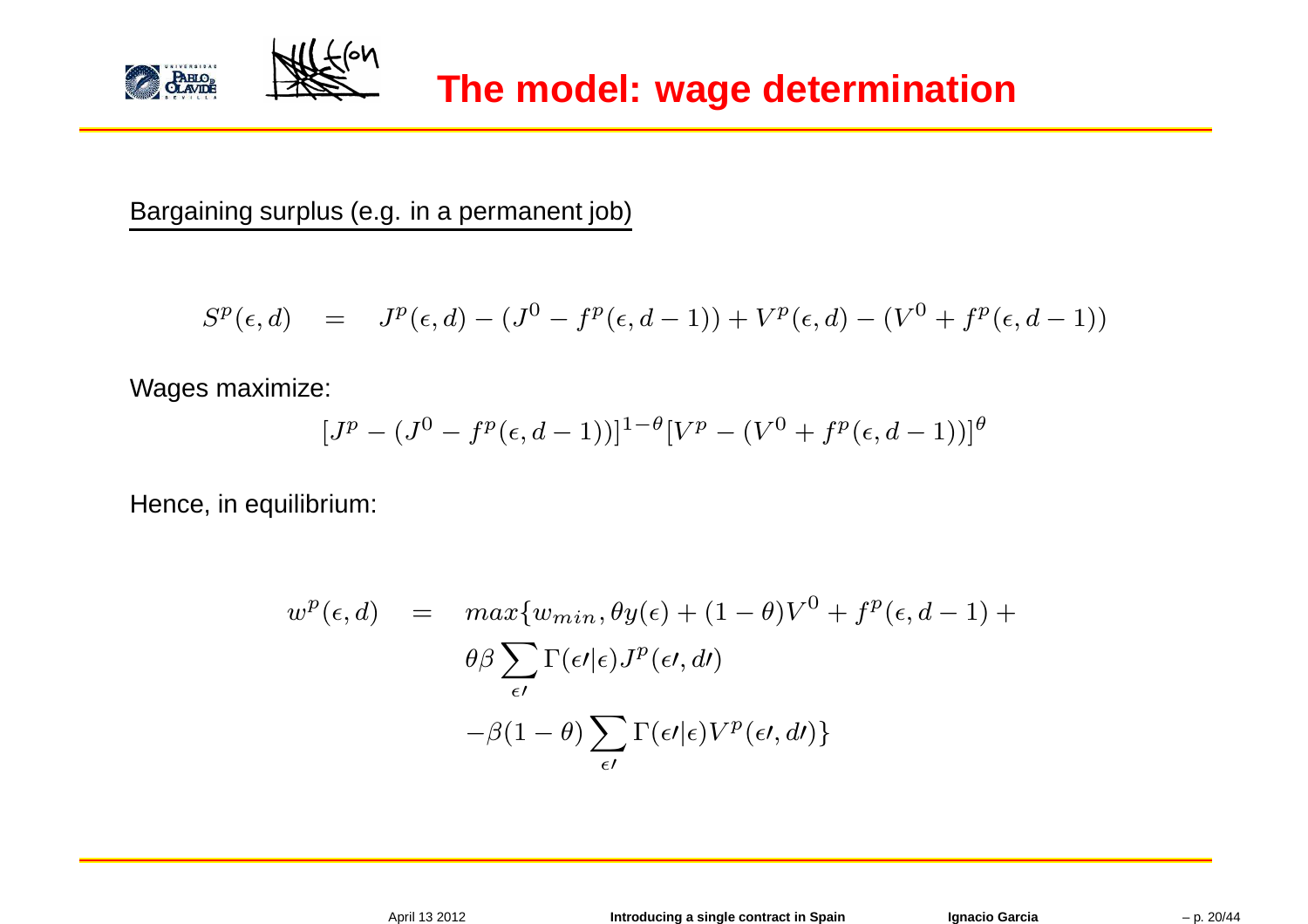

A recursive equilibrium is a list of value functions  $J^p(\epsilon,d),\,J^t(\epsilon,d),\,V^p(\epsilon,d),\,V^t(\epsilon,d),\,J^0,\,$  $V^0$ , transition rates  $q(\nu),\,\alpha(\nu),$  prices  $w(\epsilon,d)$  and decision rules  $g^p(\epsilon,d),\,g^t(\epsilon,d)$  such that

- 1.  $\,$  Optimality: Given functions  $q(\nu),\,\alpha(\nu)$  and  $w(\epsilon,d),$  the value functions  $J^{p}(\epsilon,d),$  $J^t(\epsilon,d)$ ,  $V^p(\epsilon,d)$  and  $V^t(\epsilon,d)$  satisfy the Bellman equations.
- 2. Free entry:  $J^0 = 0$ , implying  $c = \beta q(\nu) J^t(\epsilon_e, 1)$ .
- 3.Wage bargaining:

$$
(1 - \theta)S^{p}(\epsilon, d) = J^{p}(\epsilon, d) + f^{p}(\epsilon, d)
$$

$$
\theta S^{p}(\epsilon, d) = V^{p}(\epsilon, d) - (V^{0} + f^{p}(\epsilon, d))
$$

In TCs similar conditions hold.

4.Rational expectations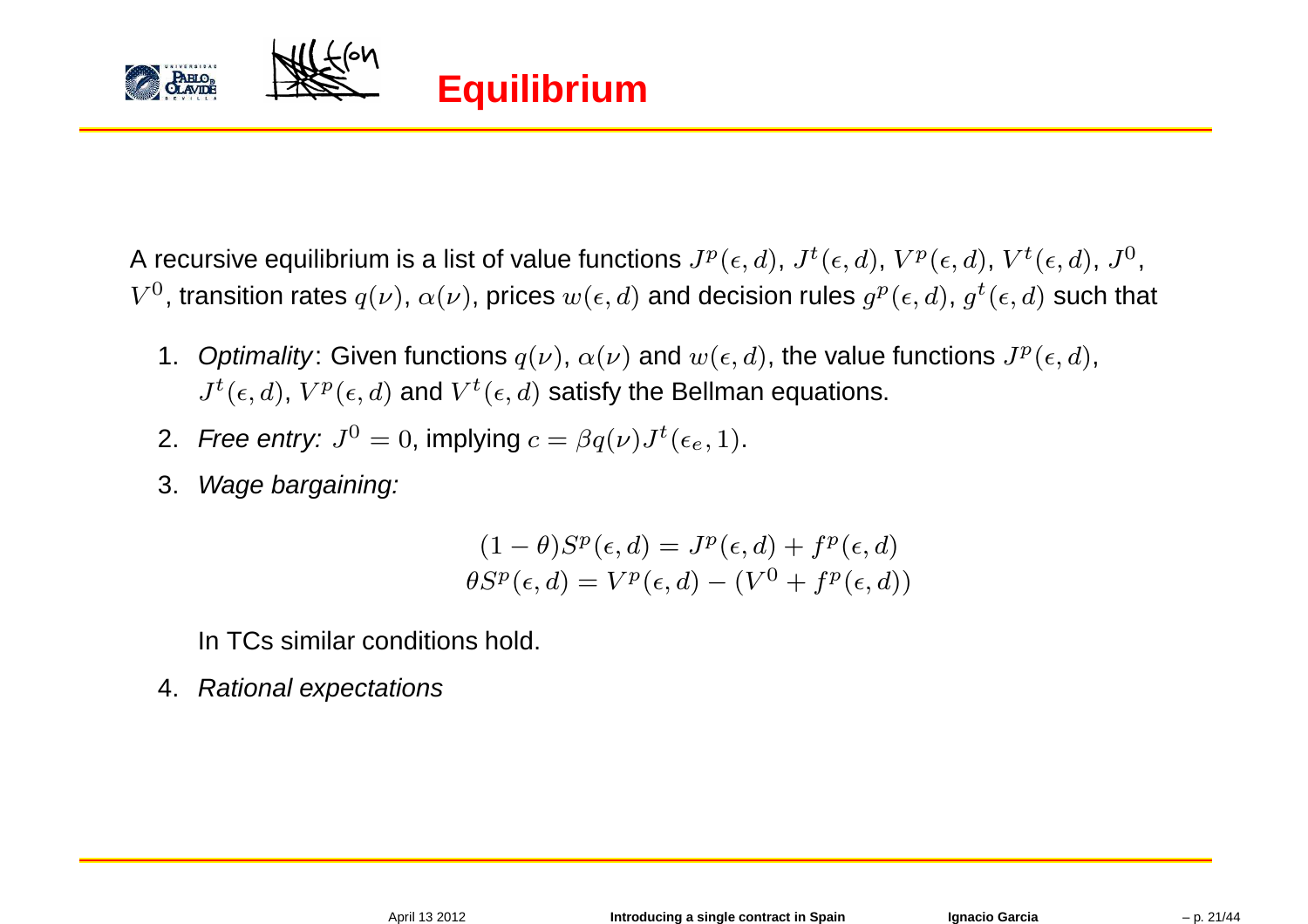

**Data set**: "Muestra continua de vidas laborales" (MCVL): random draw from the Social Securityarchives.

**Info on**: personal characteristics and all employment and unemployment spells throughout worker's entire labour history.

**Figure 1:** Exit rate from unemployment to temporary employment, by unemployment duration

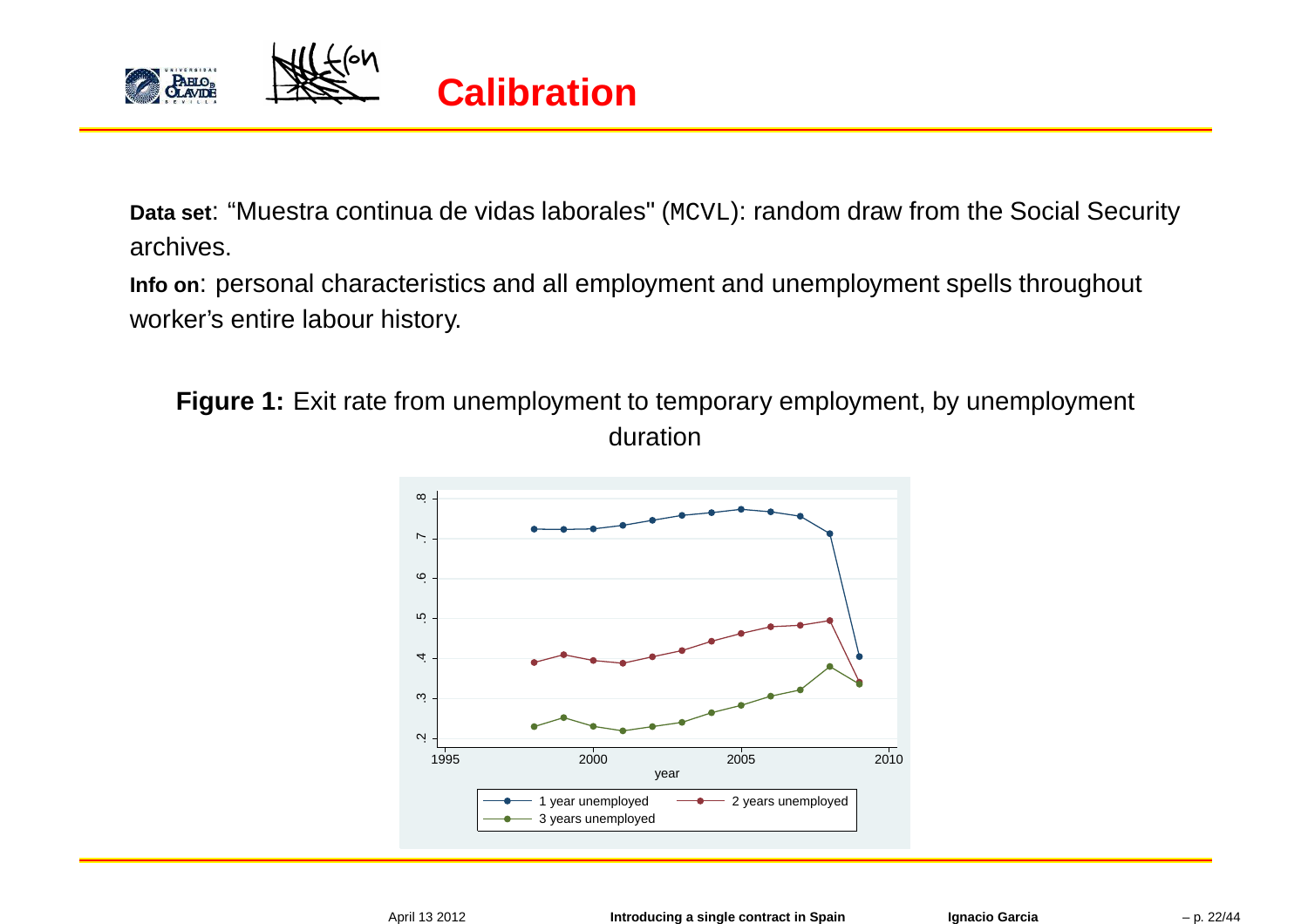

**Figure 2:** Exit rates from temporary (left) and permanent (right) employment tounemployment, by employment duration



The exit from <sup>a</sup> temporary contract is much larger, at any employment duration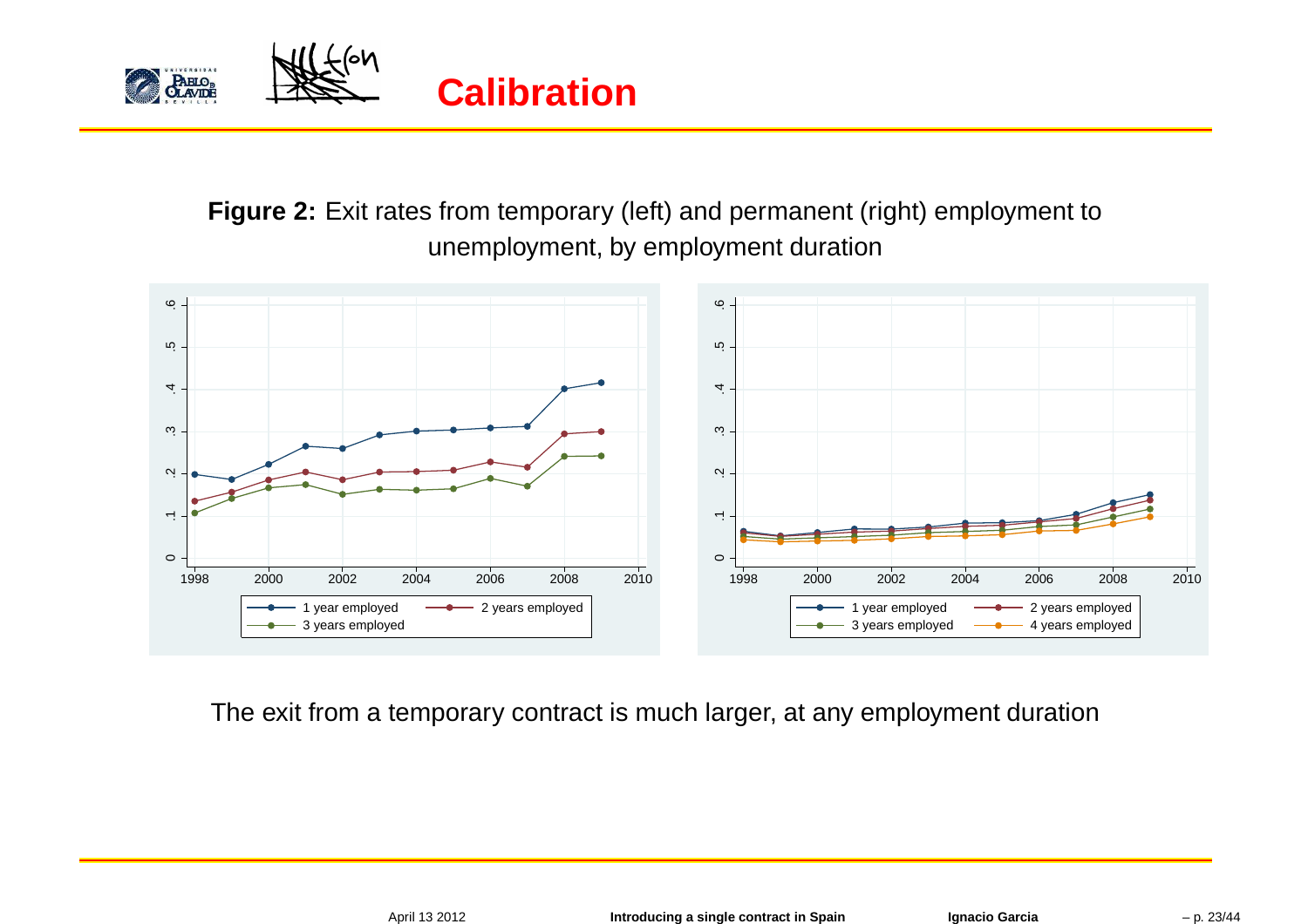

#### **Figure 3:** Transition from <sup>a</sup> temporary to <sup>a</sup> permanent contract, by employment duration



This transition is much lower than the exit to unemployment.

| April 13 2012 |
|---------------|
|---------------|

**Introducing <sup>a</sup> single contract in Spain Ignacio Garcia** – p. 24/44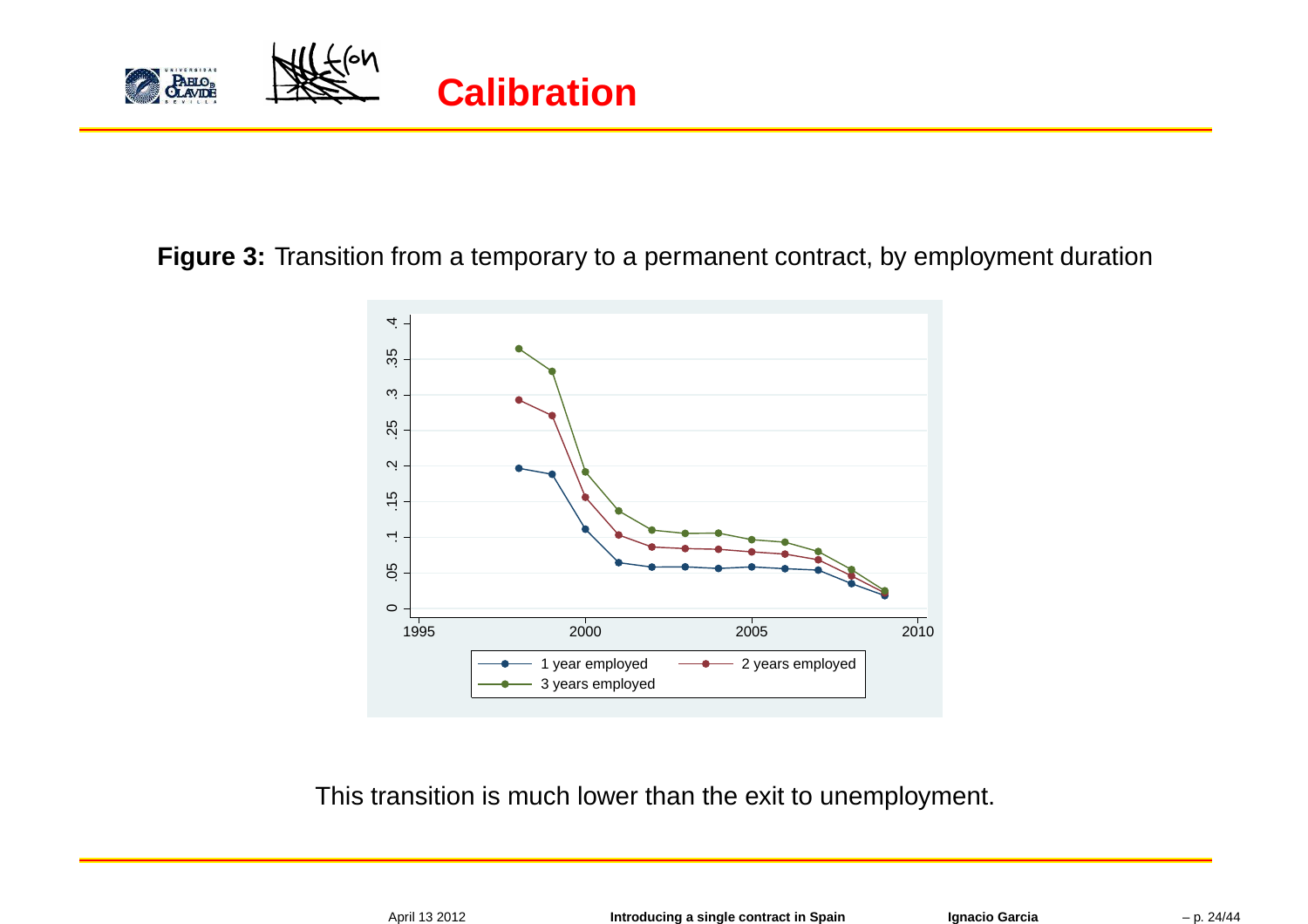



**Parameters to calibrate**:

- $\beta$ ,  $\mu$ ,  $\sigma$  and  $\rho$ : empirical counterparts.
- $\eta$  and  $\theta$ : estimated empirical values.
- $\left(y_{gap},\,c,\,b,\,w_{min}\right.$  and  $A$ : simulated method of moments.

#### **Statistics to match**:

- The permanent job destruction rate,  $J D p = 6.19\%.$
- The temporary job destruction rate,  $JDt = 23.95\%.$
- The ratio  $b/w_{min}$  is  $35.11\%$ .
- The wage share,  $w/y$ , is 70%.
- Unemployment duration,  $u_{dur}$ , is 10.38 months.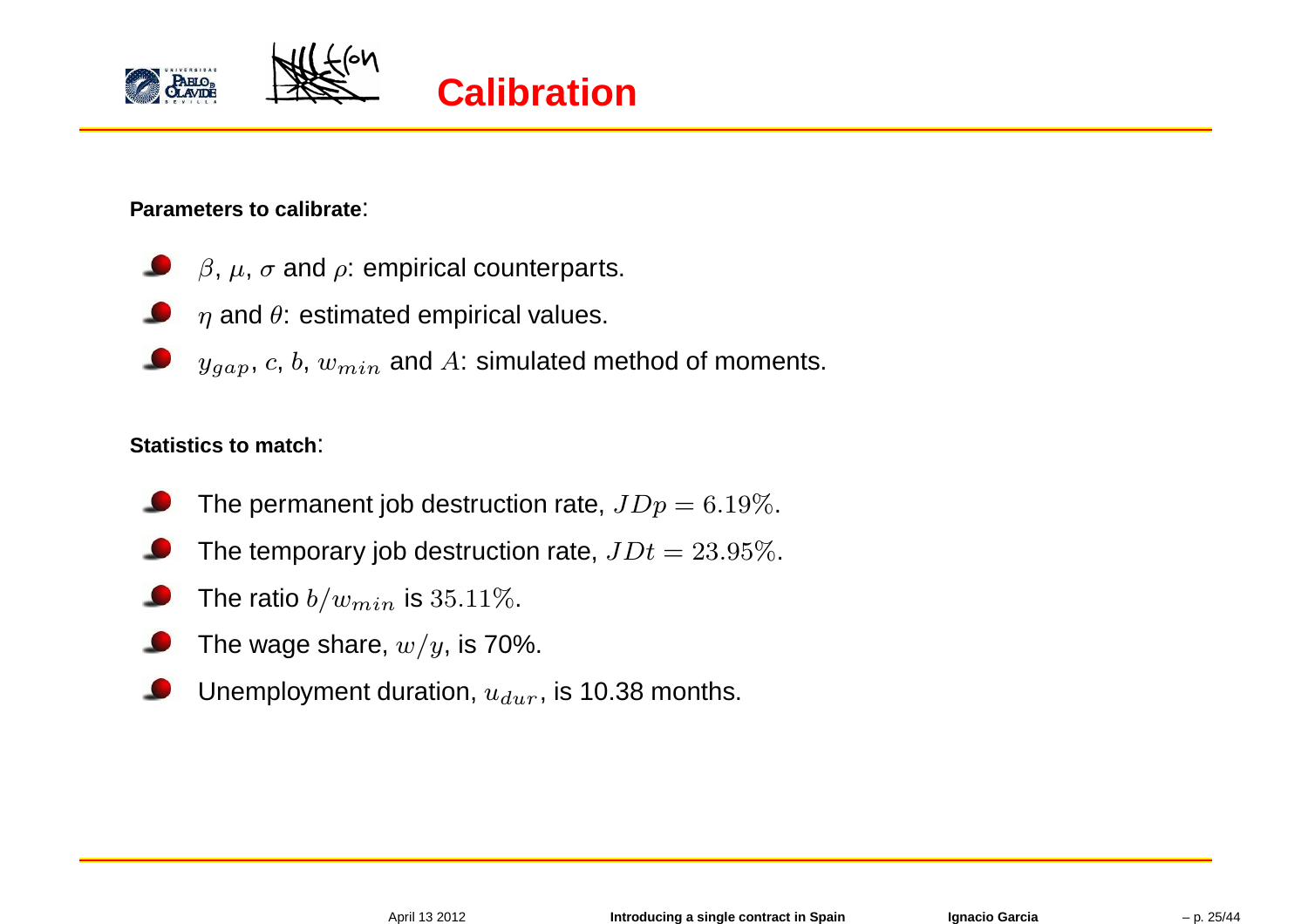

*Preferences:*  $r = 3\%$  implies  $\beta = 0.97$ .

*Idiosyncratic shocks:* Tauchen's procedure:  $\mu$ ,  $\sigma$ ,  $\rho$  of GDP implies  $\mathcal{E} = \{\epsilon_1, ..., \epsilon_5\}$ and  $\Gamma(\epsilon'|\epsilon)$ 

$$
\mu = 0.3, \sigma = 0.11, \rho = 0.75
$$

 $y_{gap}=0.17$ 

- Unemployment benefits:  $b=0.1$ .
- Minimum wage:  $w_{min}=0.3$
- Matching technology:

$$
m = m(v, u) = A * v^{\eta}(u)^{1-\eta}
$$

$$
\eta = 0.51 \text{ and } A = 0.5
$$

Hiring costs:  $c=0.05$ 

Bargaining power:  $\theta=0.3$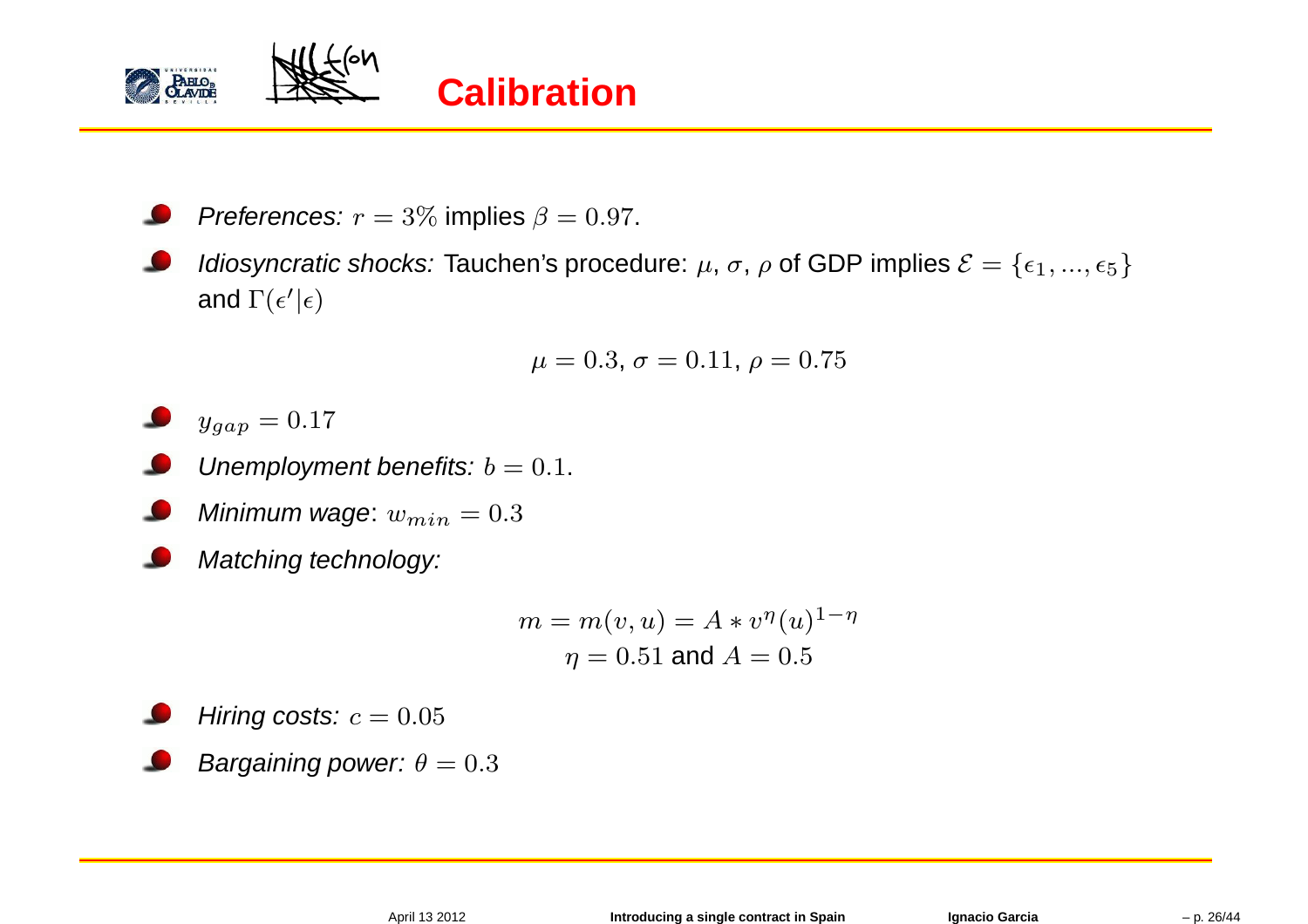

#### **Firing cost function for permanent workers**

- Legal indemnities in fair dismissals (20 days of wages p.y.o.s. with <sup>a</sup> maximum of <sup>12</sup>monthly wages)
- Legal indemnities in unfair dismissals (45 days of wages p.y.o.s. with <sup>a</sup> maximum of <sup>42</sup>monthly wages)
- Procedural wages of around two monthly wages (except when applying the Law45/2002: 67% of cases)
- $10\%$  of all firing processes were judged and  $73.2\%$  of them were declared unfair.
- The rest of dismissals are: <sup>4</sup>.3% collective dismissals, <sup>18</sup>.7% agreed at UM (we assume all apply 45 days).

The firing cost function is  $f^p=0.12*w*d+0.05*w$  for permanent workers

and  $f^t=0.02*w*d$  in the case of temporary contracts.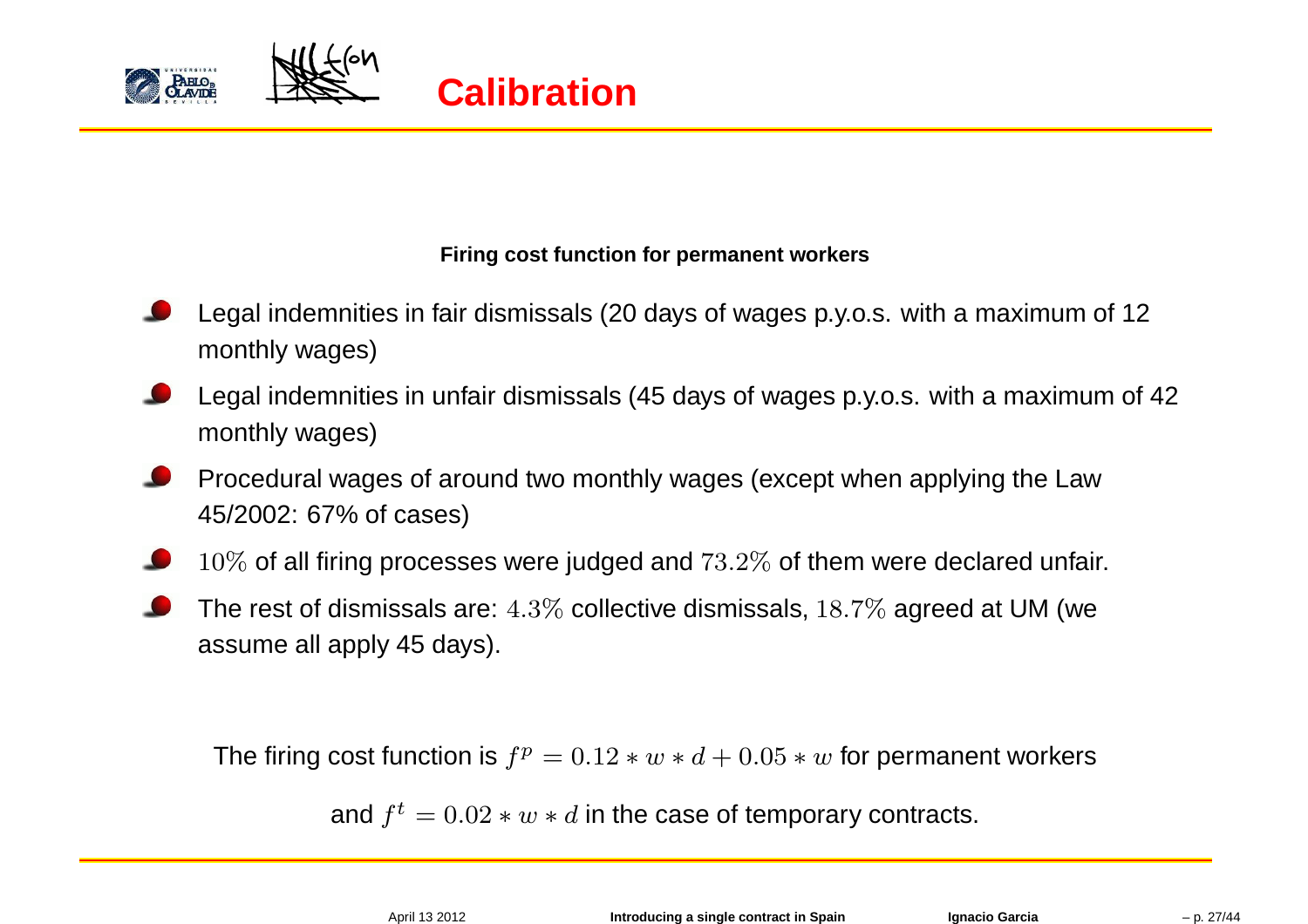



#### **Table 1: Statistics to match**

| <b>Statistics</b> | <b>Simulated Model</b> |                     |
|-------------------|------------------------|---------------------|
|                   |                        | <b>Spanish Data</b> |
|                   |                        |                     |
| JDp               | 5.58                   | 6.19                |
| JDt               | 23.03                  | 23.95               |
| $b/w_{min}$       | 33.33                  | 35.11               |
| w/y               | 74.78                  | 70.0                |
| $u_{dur}$         | 10.64                  | 10.38               |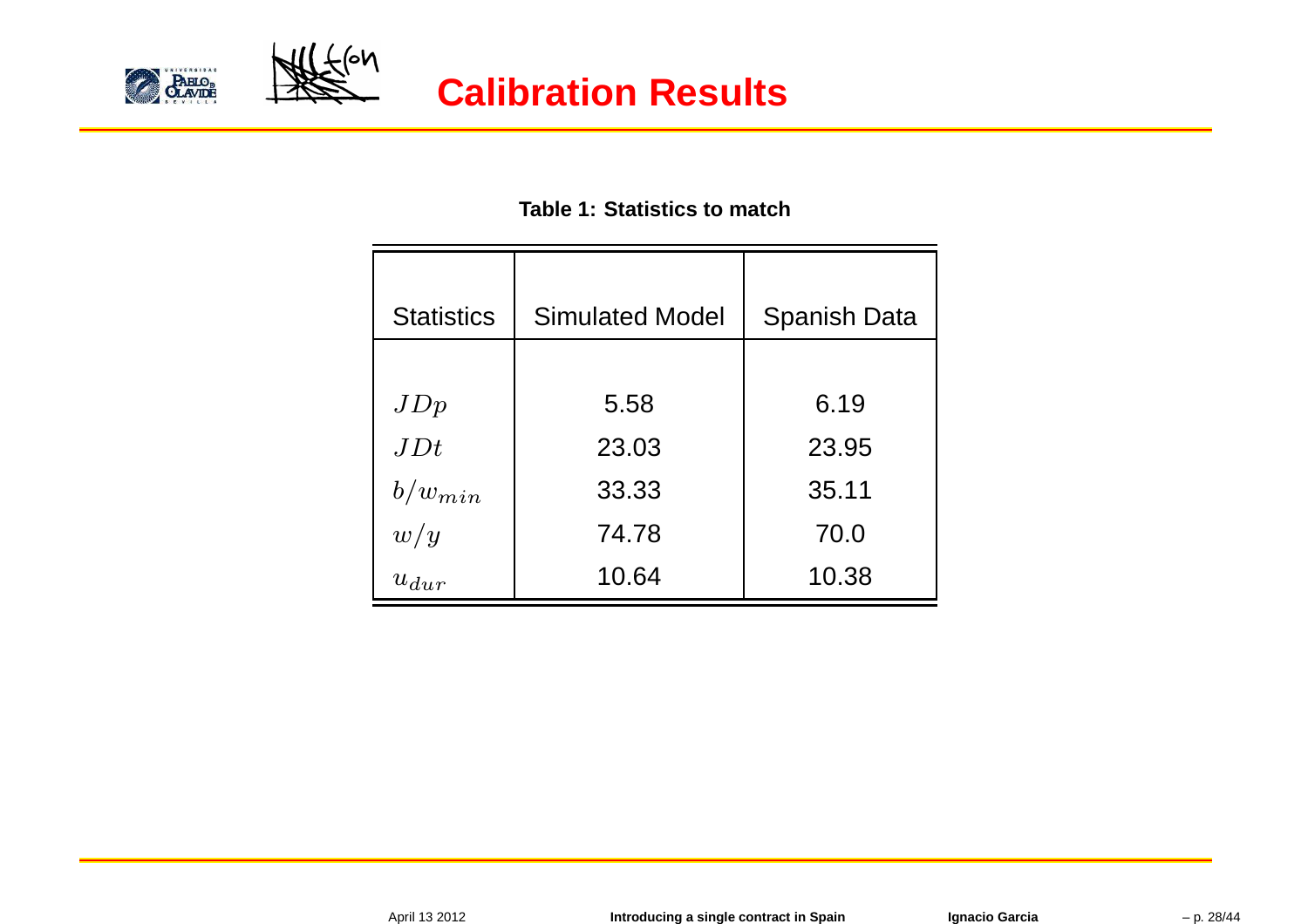



#### **Table 2: Statistics of interest**

| <b>Statistics</b>   | <b>Simulated Model</b> | <b>Spanish Data</b> |
|---------------------|------------------------|---------------------|
|                     |                        |                     |
| u                   | 14.54                  | 11.0                |
| JD                  | 13.72                  | 10.51               |
| $Av.tenure \leq 6$  | 1.95                   | 1.91                |
| $Av.tenure \leq 10$ | 3.79                   | 2.81                |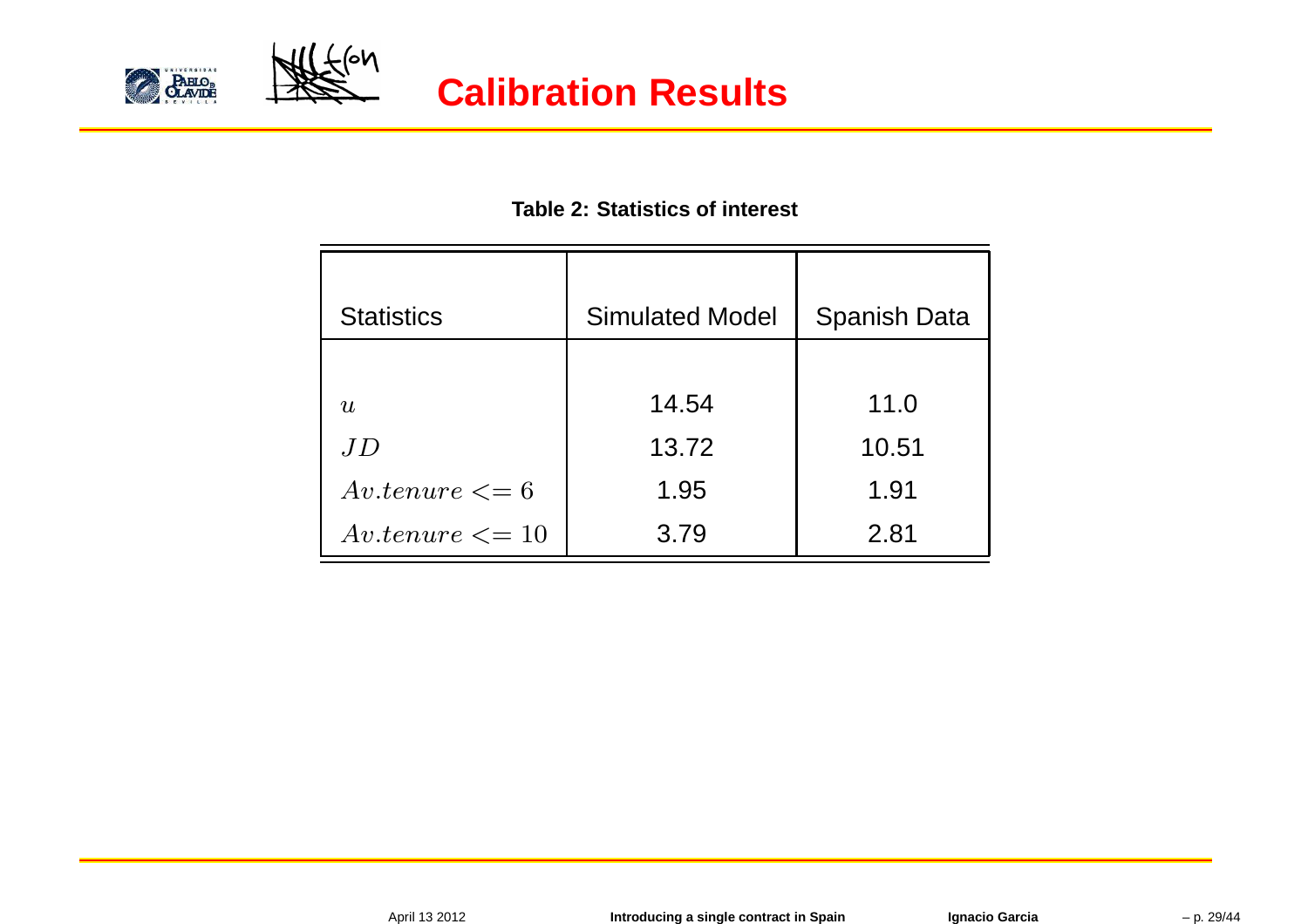



#### **Table 4: The Effects of the Single Contract**

| <b>Statistics</b>        | DualL.M. | S.C.  |
|--------------------------|----------|-------|
|                          |          |       |
| u                        | 14.54    | 11.42 |
| JD                       | 13.72    | 9.79  |
| $JD_{d \lt = 3}$         | 23.03    | 12.34 |
| $JD_{d>3}$               | 5.58     | 8.19  |
| $Av. Tenure_{d \leq 6}$  | 1.95     | 2.06  |
| $Av. Tenure_{d \leq 10}$ | 3.79     | 4.19  |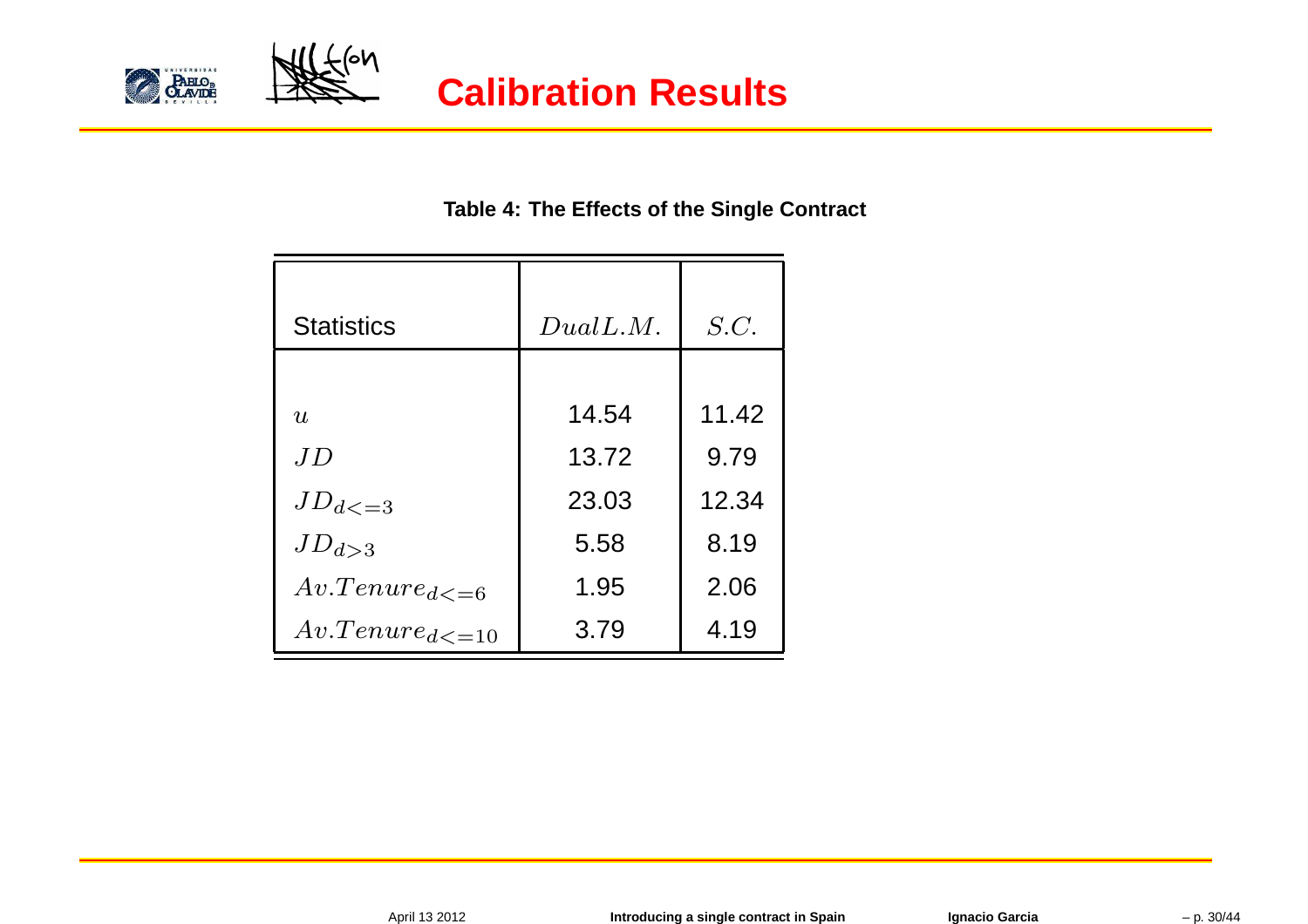



#### **Table 4: The Effects of the Single Contract**

| <b>Statistics</b>        | DualL.M. | S.C.  | $\%var$  | $\%var$<br>$\% f$ |
|--------------------------|----------|-------|----------|-------------------|
|                          |          |       |          |                   |
| $\boldsymbol{u}$         | 14.54    | 11.42 | $-21.46$ | $+2.35$           |
| JD                       | 13.72    | 9.79  | $-28.64$ | $+3.14$           |
| $JD_{d \lt = 3}$         | 23.03    | 12.34 | $-46.42$ | $+5.08$           |
| $JD_{d>3}$               | 5.58     | 8.19  | $+46.77$ | $-5.12$           |
| $Av. Tenure_{d \leq 6}$  | 1.95     | 2.06  | $+5.64$  | $-0.62$           |
| $Av. Tenure_{d \leq 10}$ | 3.79     | 4.19  | $+10.55$ | $-1.16$           |

The SC will make average severance payments to reduce by 9%, in expected terms.

It also makes job creation to increase by 10,19% and unemployment duration to decrease by9,25%.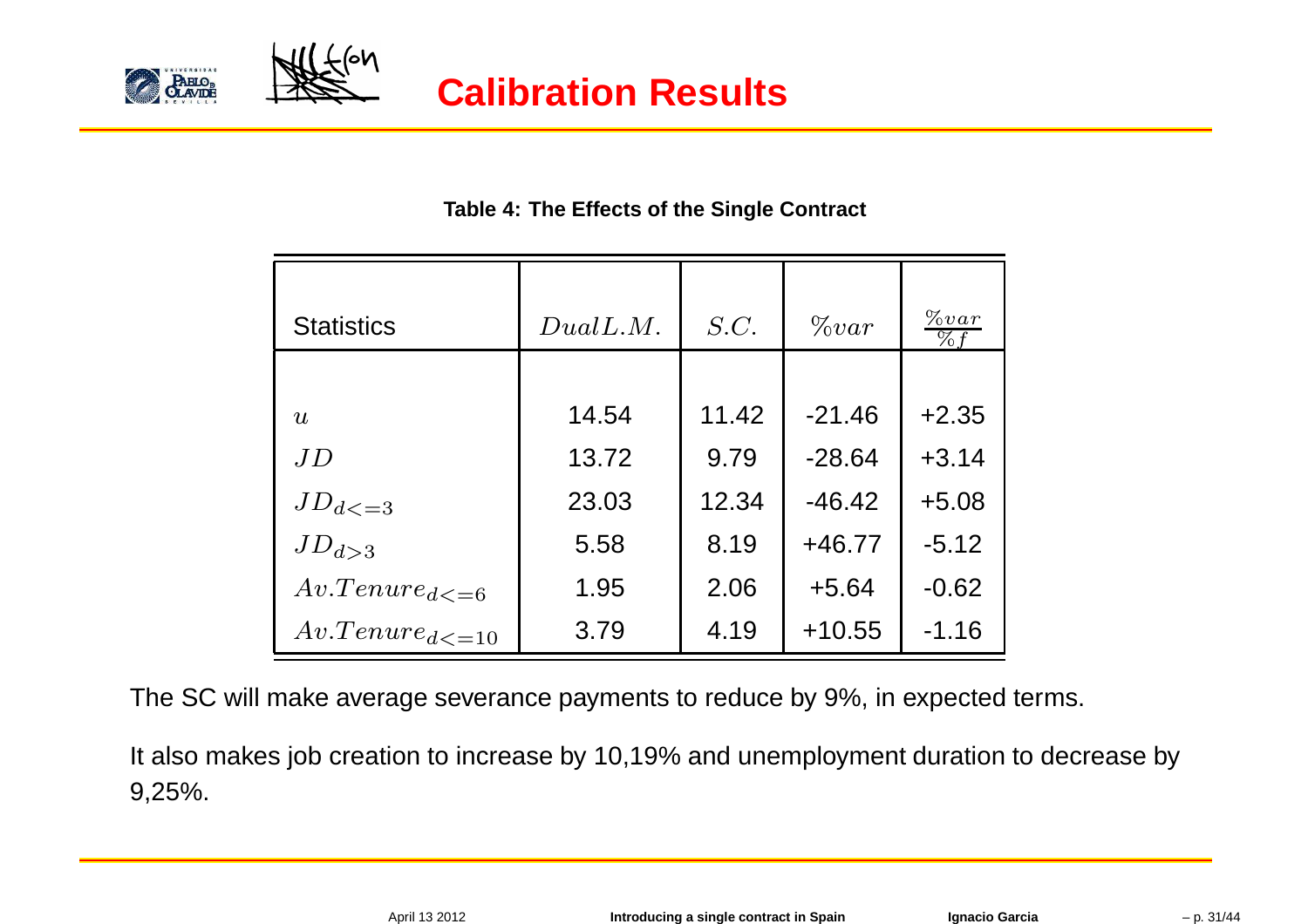

**Figure 4:** Tenure distribution



April 13 2012

**Introducing <sup>a</sup> single contract in Spain Ignacio Garcia** – p. 32/44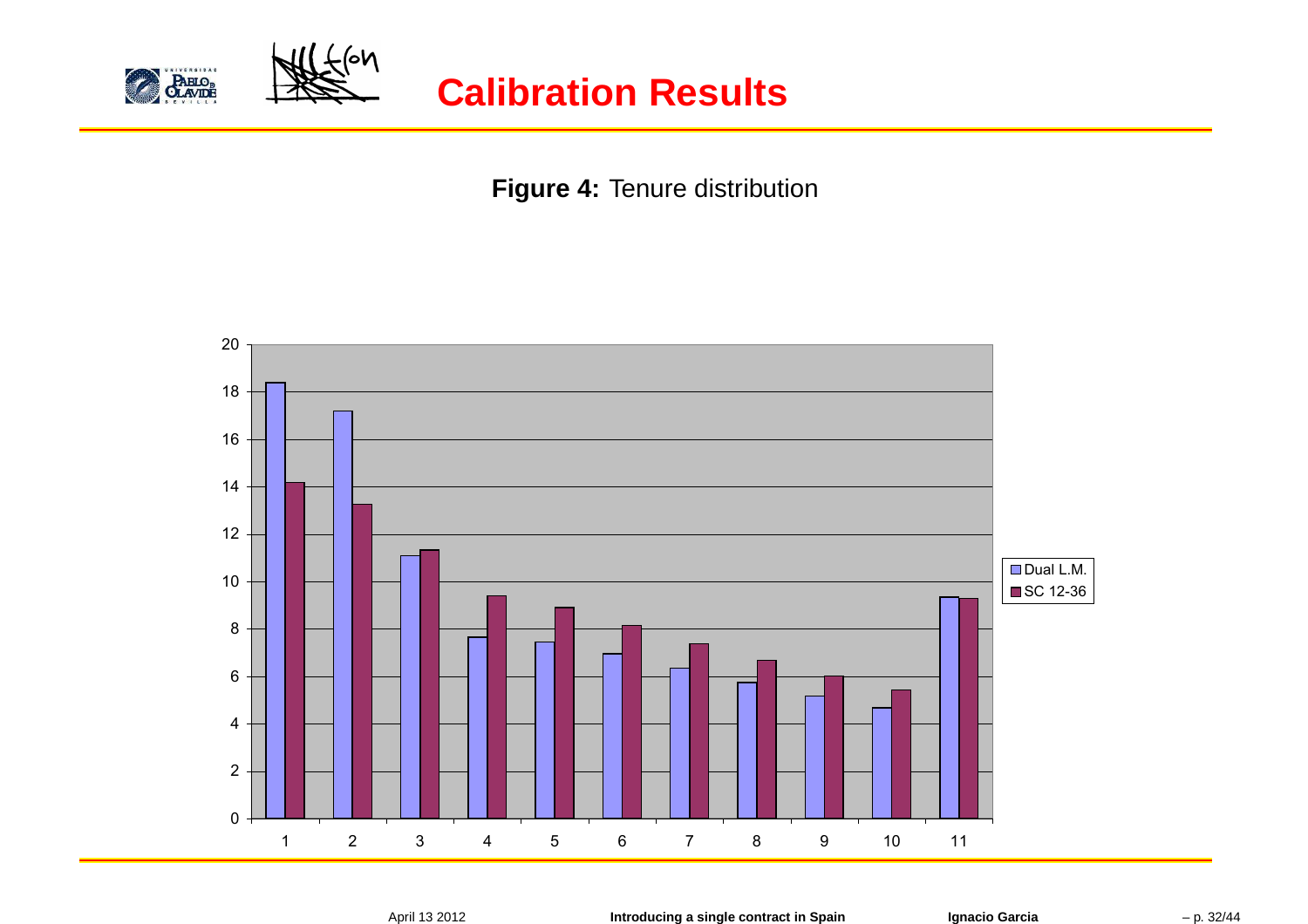



- We will analyze the transition from the dual LM to the one with the SC by comparing the resulting LM careers for <sup>a</sup> subsample of workers under both scenarios and during12 periods.
- The policy rules that prevail during the transition for unemployed workers are the onesof the SC.
- For those initially under <sup>a</sup> TC, job conversion will still take place but to the SC.
- For those already in <sup>a</sup> PC, firms have to compare the value of continuing with theactual match to the one of firing the worker and hiring <sup>a</sup> new one under <sup>a</sup> SC.

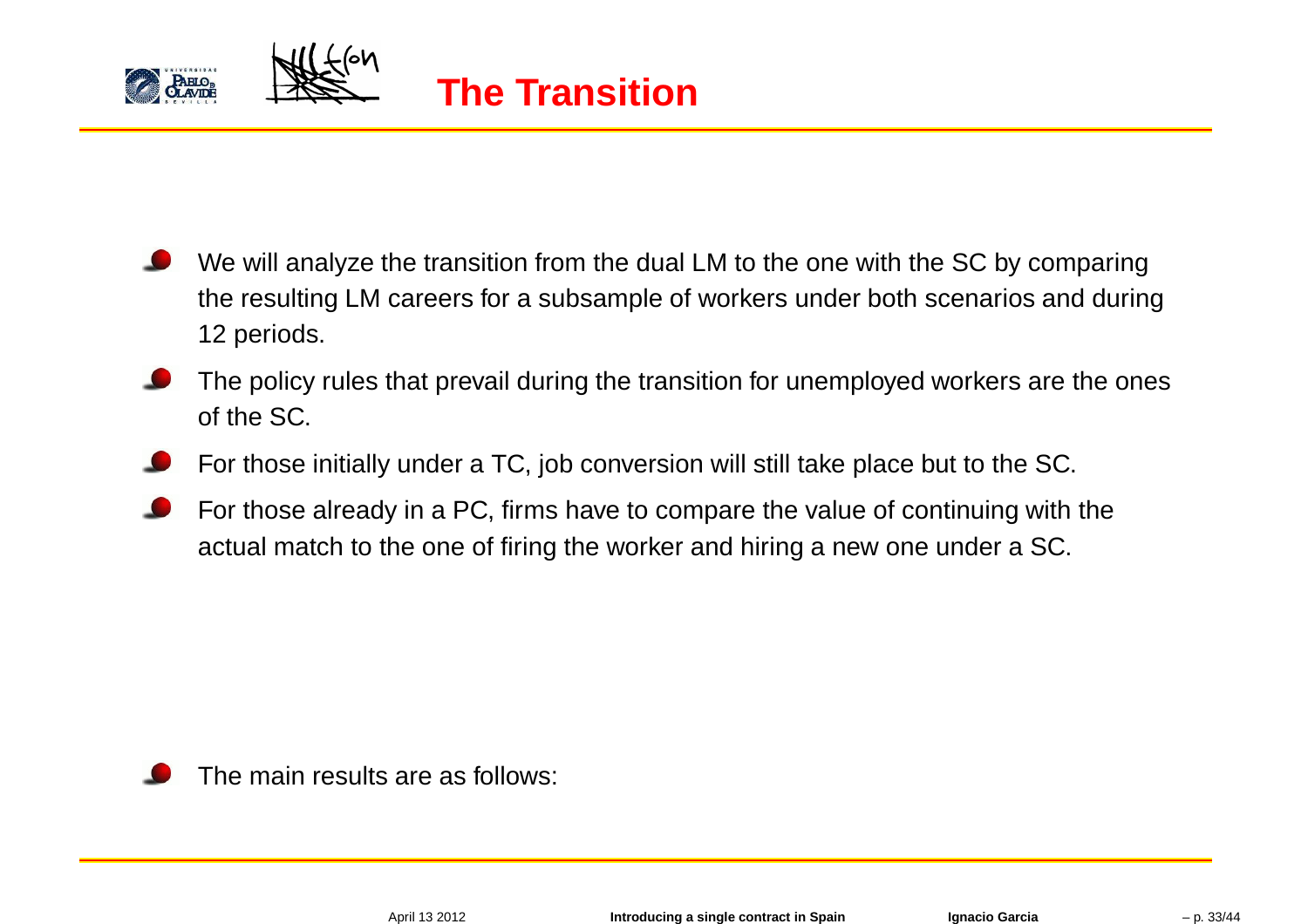



## **The Transition**

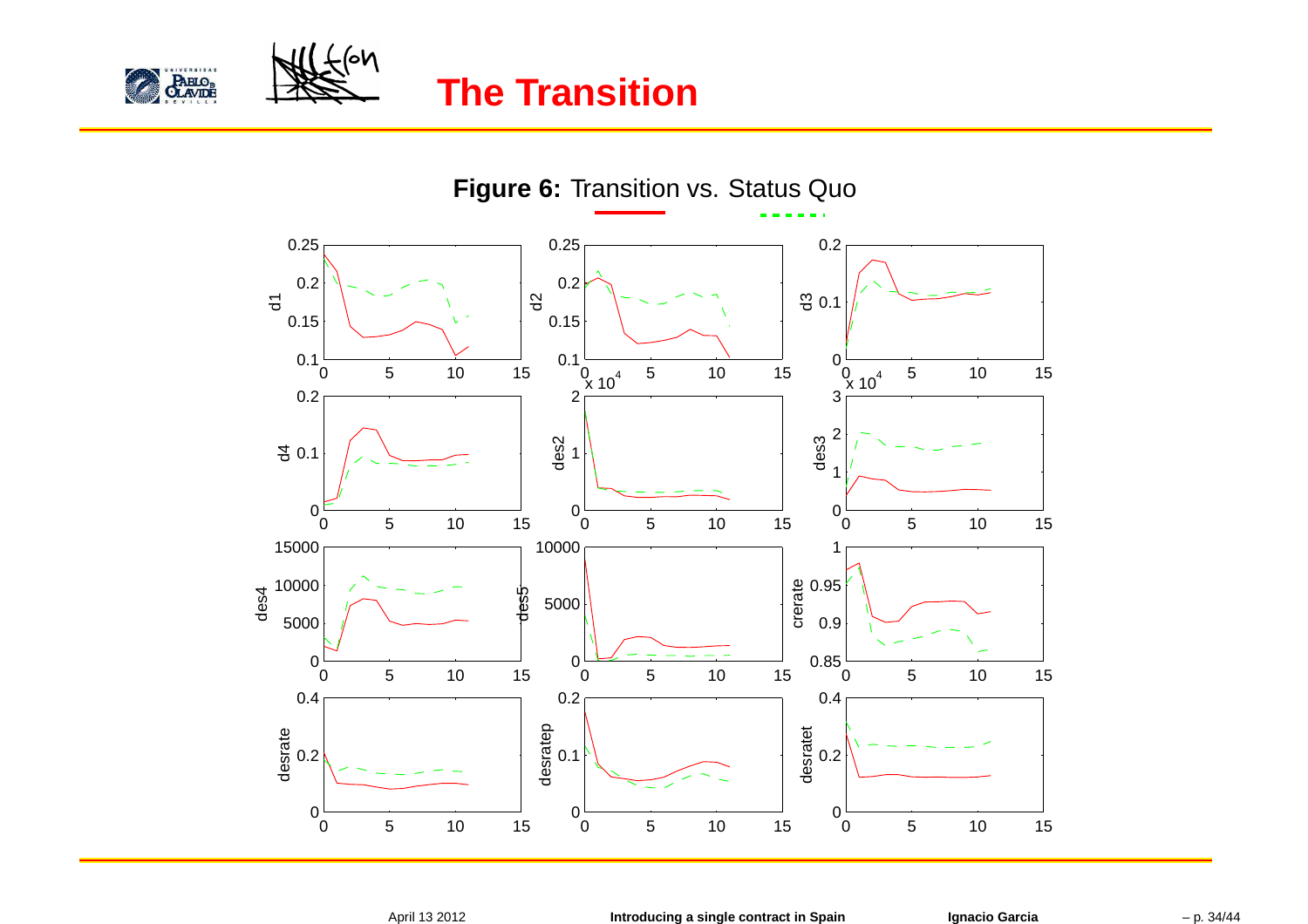



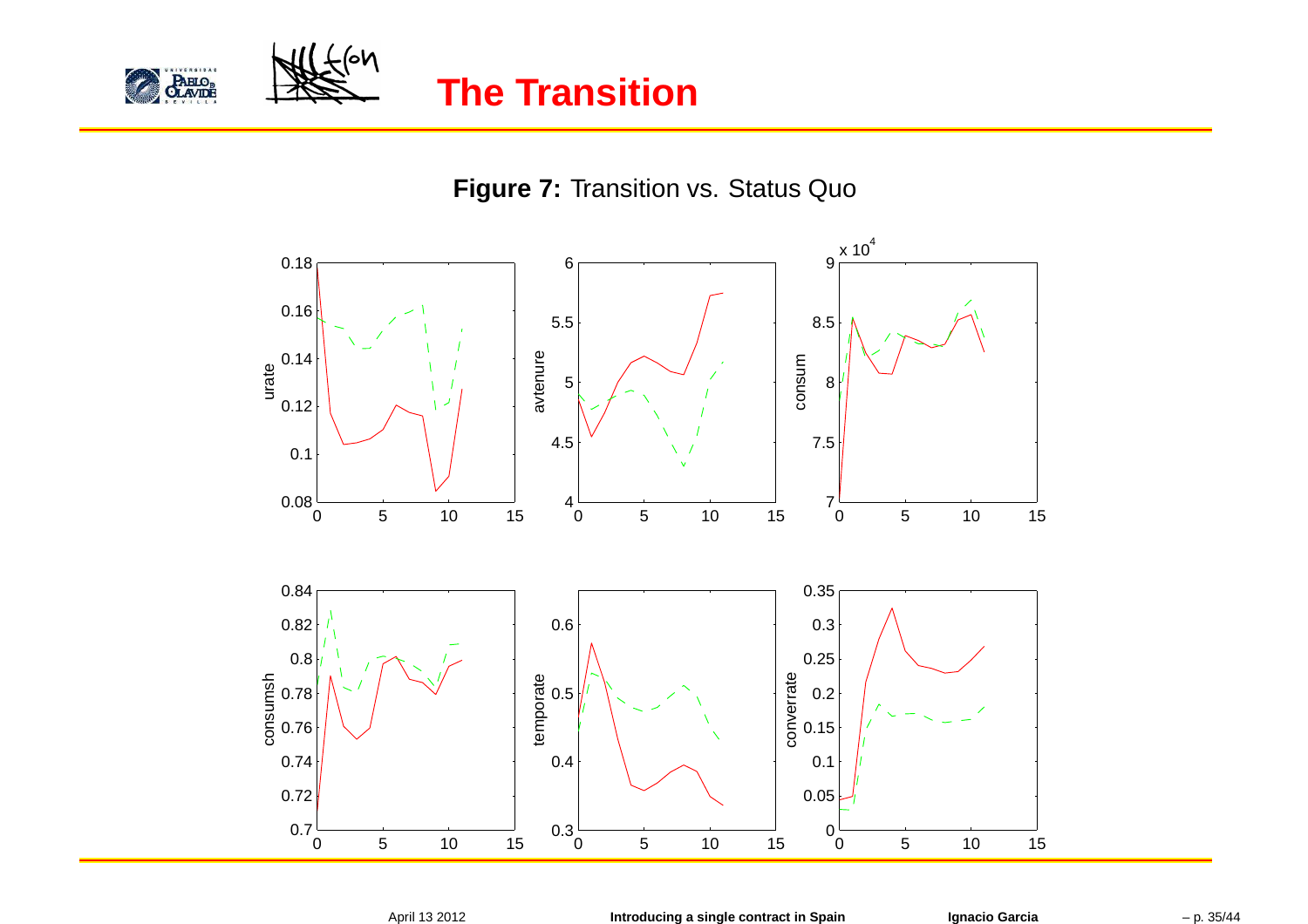



#### **Table 5:** Winners and Losers

| TR vs. SQ    | All    | Permanent | Temporary | Unemployed |
|--------------|--------|-----------|-----------|------------|
| s >, t >     | 17.91% | 17.51%    | 16.40%    | 21.12%     |
| $s >, t =$   | 11.32% | 12.66%    | 8.31%     | 11.84%     |
| s >, t <     | 6.17%  | 6.28%     | 6.8%      | 5.02%      |
| $s =, t >$   | 0.65%  | 0.03%     | 2.33%     | 0.03%      |
| $s =, t =$   | 28.52% | 32.05%    | 25.98%    | 22.31%     |
| $s =, t <$   | 0.00%  | $0.00\%$  | 0.01%     | $0.00\%$   |
| $s \lt, t >$ | 24.14% | 22.85%    | 24.03%    | 27.90%     |
| $s \lt, t =$ | 8.41%  | 6.03%     | 10.76%    | 11.70%     |
| s <, t <     | 2.87%  | 2.60%     | 5.40%     | 0.09%      |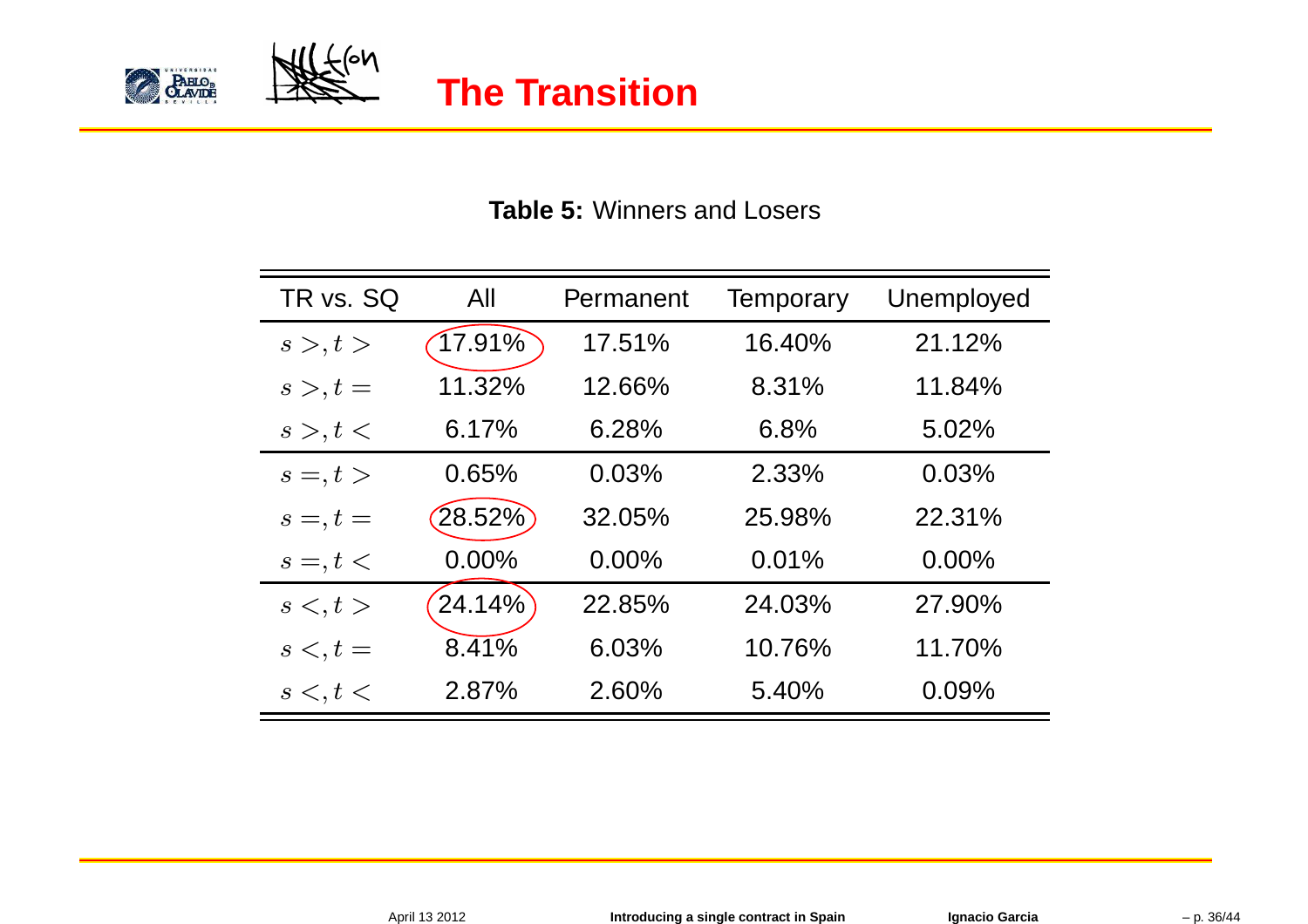



#### **Table 6:** Winners and Losers

| In the Transition | All    | Permanent | Temporary | Unemployed |
|-------------------|--------|-----------|-----------|------------|
| Greater s         | 35.40% | 36.45%    | 31.51%    | 37.98%     |
| Same s            | 29.17% | 32.08%    | 28.32%    | 22.34%     |
| Lower s           | 35.42% | 31.48%    | 40.19%    | 39.69%     |
| Greater t         | 42.70% | 40.39%    | 42.76%    | 49.05%     |
| Same t            | 48.25% | 50.74%    | 45.05%    | 45.85%     |
| Lower t           | 9.04%  | 8.88%     | 12.21%    | 5.11%      |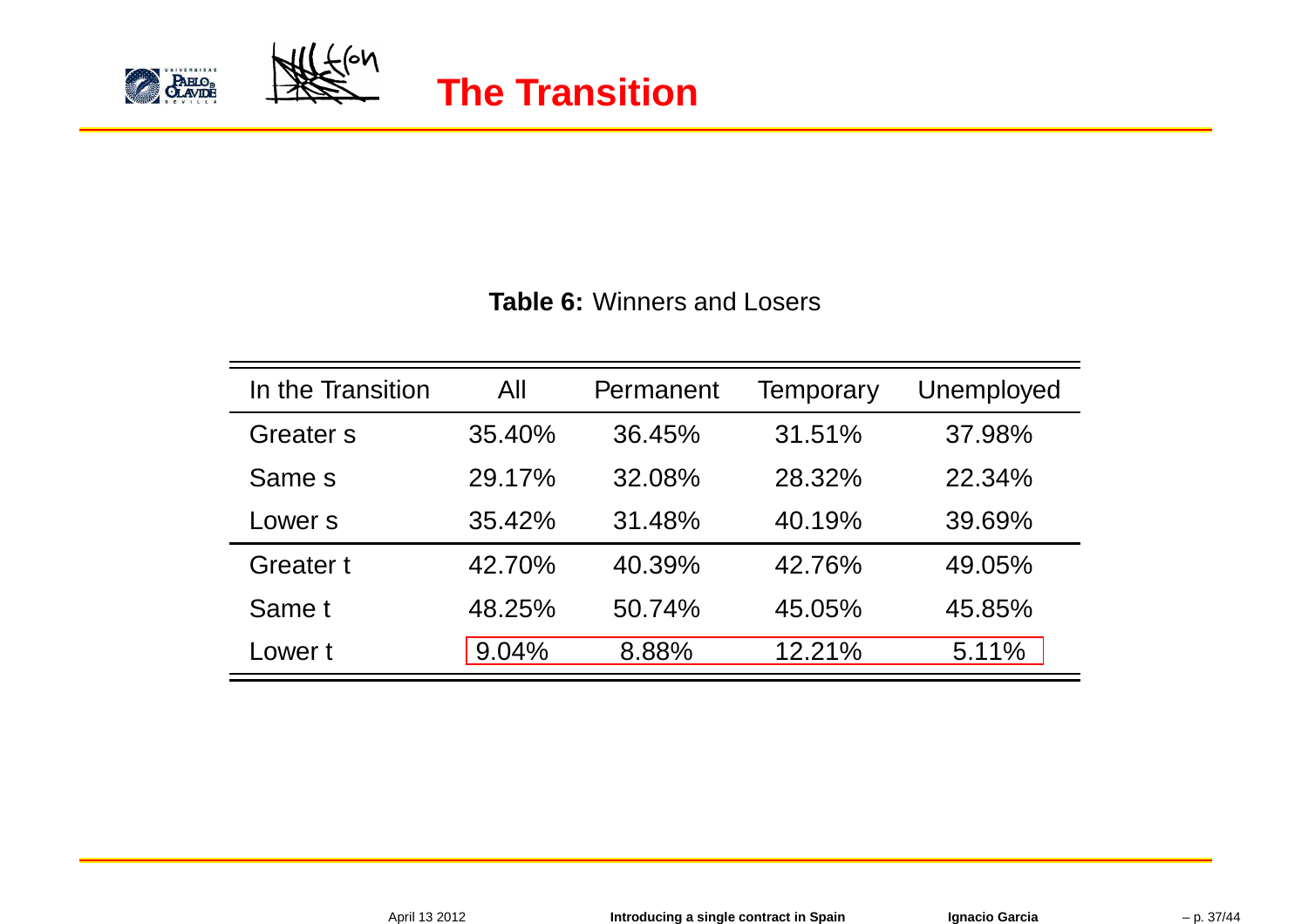

- Firms have an incentive to substitute "*junior"* permanent workers with new ones under singlecontracts during the transition.
	- 34% of the separations of permanent workers in the first period and 25% in the second period are due tothis substitution effect.
- But they also tend to reduce the separations of "senior" temporary workers during the first 3 periods in thetransition.
	- **There exists 29% less separations of temporary** workers during these periods.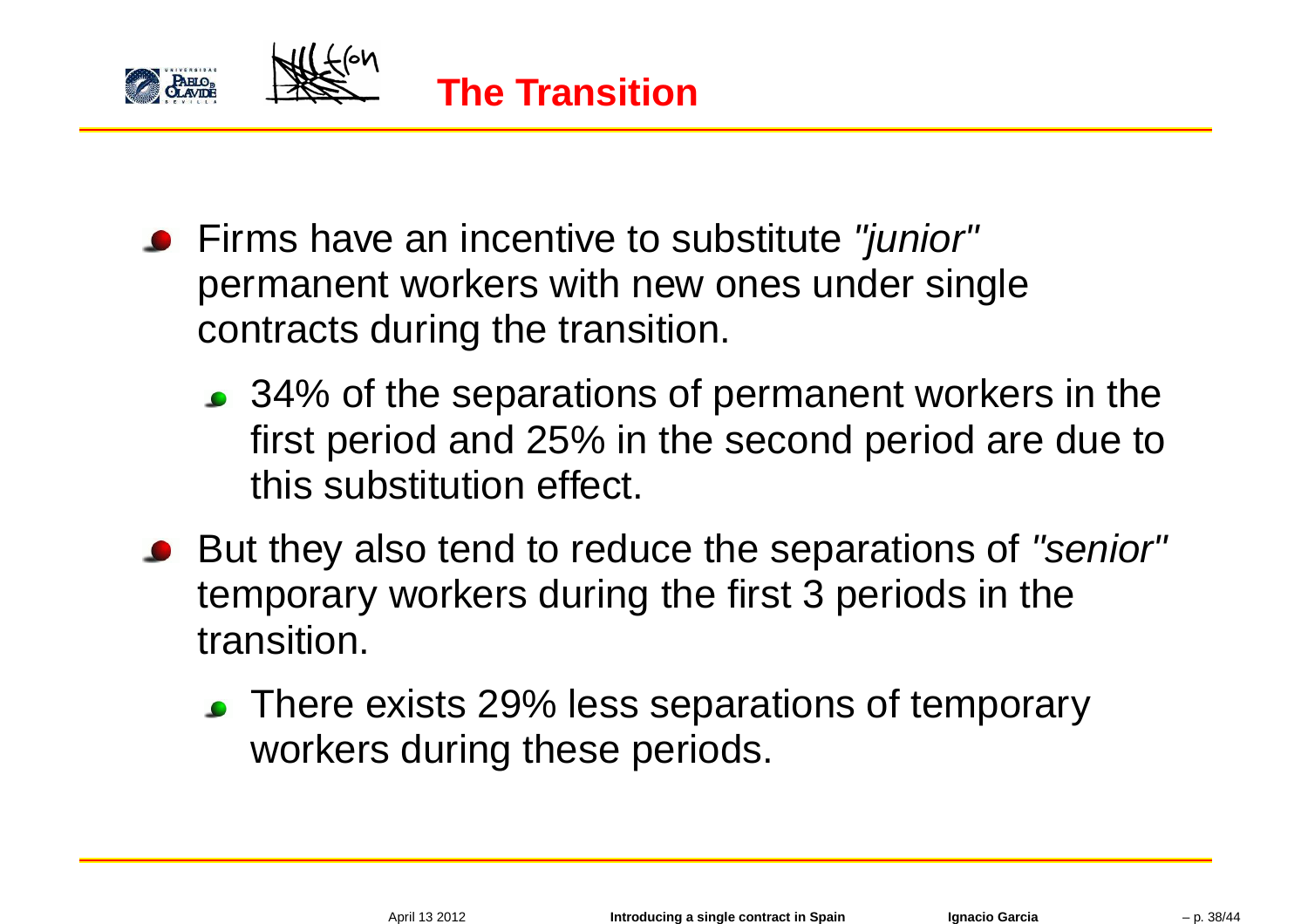

## **Figure 8:** Change in firing probabilities (transition)

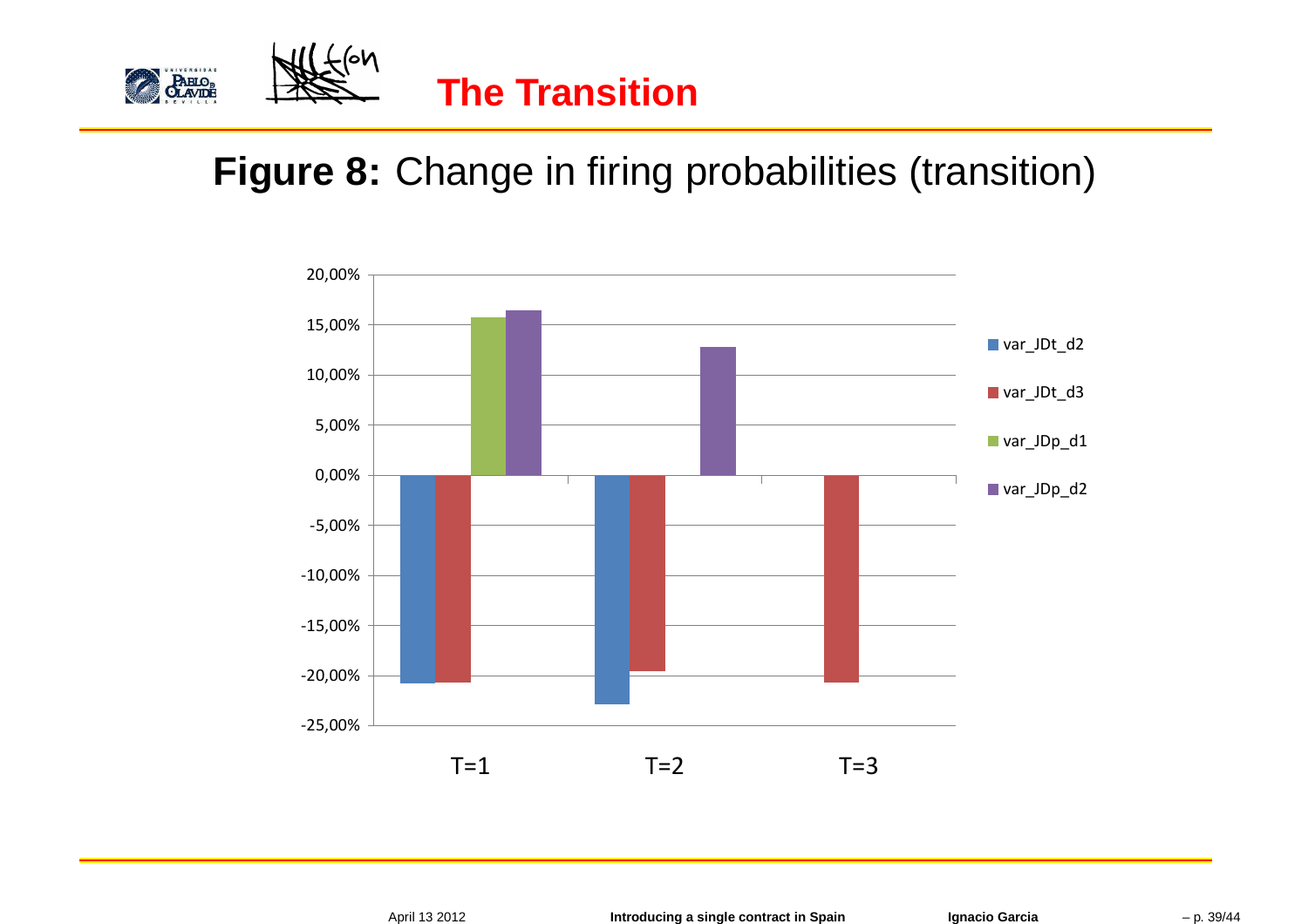

- **The Great Recession has once again demostrated the** poor performance of dual labor markets.
- Countries with dual labor markets should strive to extend job protection to <sup>a</sup> wider share of the population.
- The best option is the introduction of Single Open-ended Contracts for all new hirings.
- This policy provides more job security to the young and need not to harm the protection of the elderly.
- This policy fits well in the EU strategy of *flexicurity*.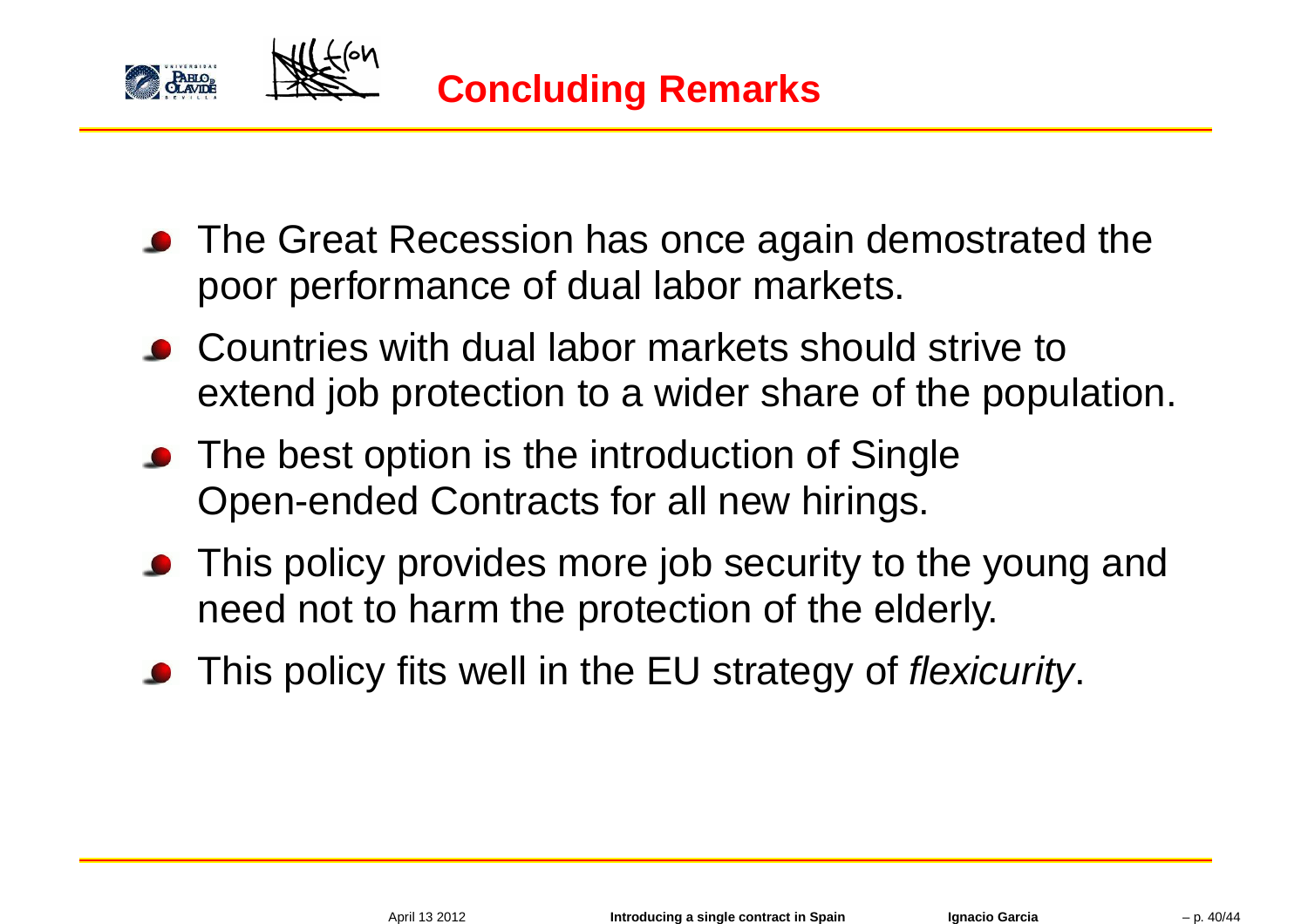

- **•** The single open-ended contract:
	- Decreases unemployment and job destruction.
	- Smoothes the probability of being fired as severance payments are smoothed: JDin contracts with tenure less than 3 years is **halved** although it increases by 46%for tenure larger than 3 years.
	- Reduces mean average severance payments by 9%, in expected terms (the $\bullet$ expected cost for firms).
	- Smoothes the tenure distribution: the number of workers with tenure less or equal than <sup>a</sup> year is **23% lower** and those with tenure higher than <sup>3</sup> years **increases by 15%**.
	- Changes **important for**: human capital accumulation, experience acquisition, emancipation, birth rates and the sustainability of the pension system.
	- The SC would be greatly beneficial for temporary workers and the unemployedwith low expected costs on average for current permanent ones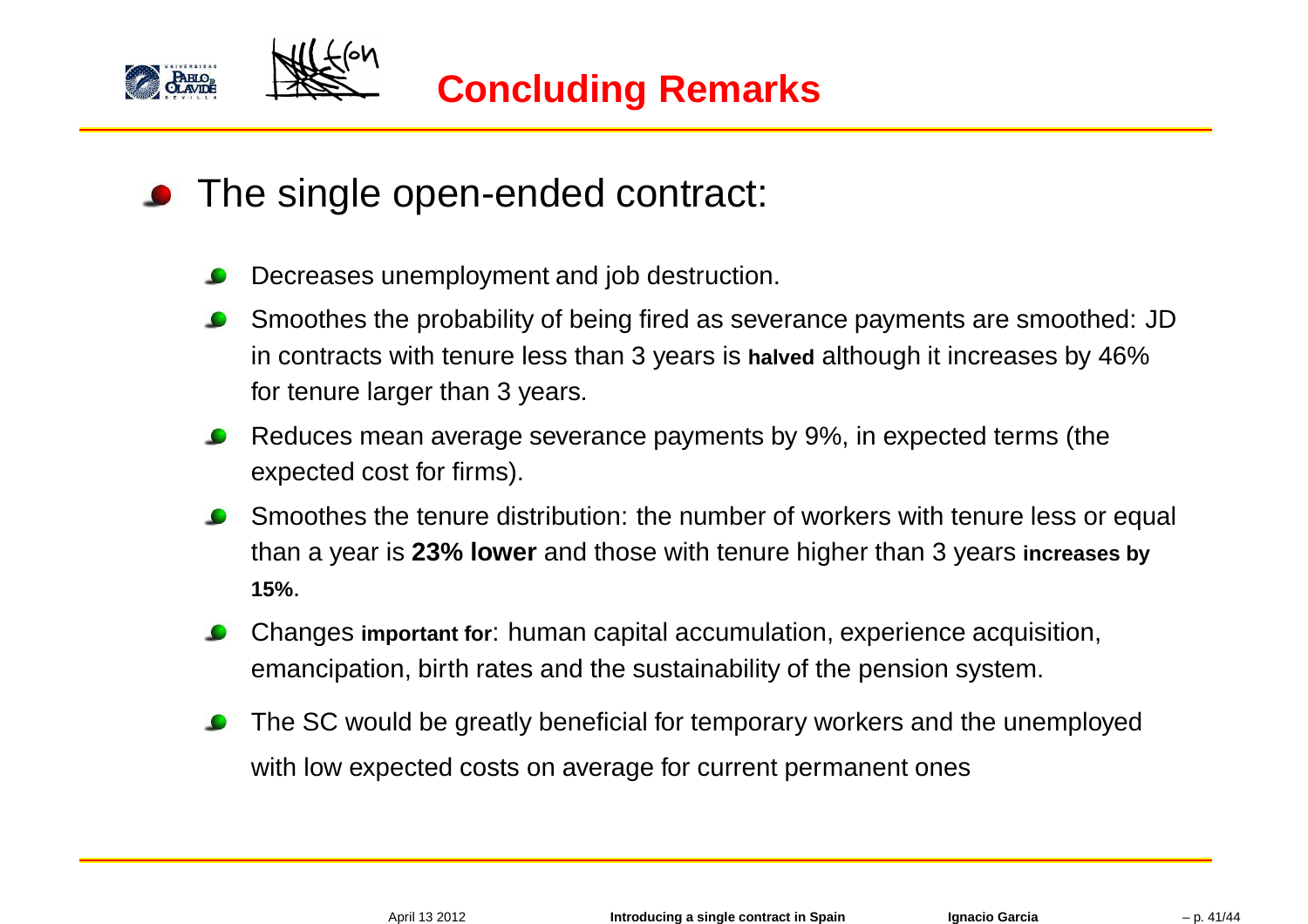

Was the last labor market reform a lost opportunity to reduce labor market segmentation?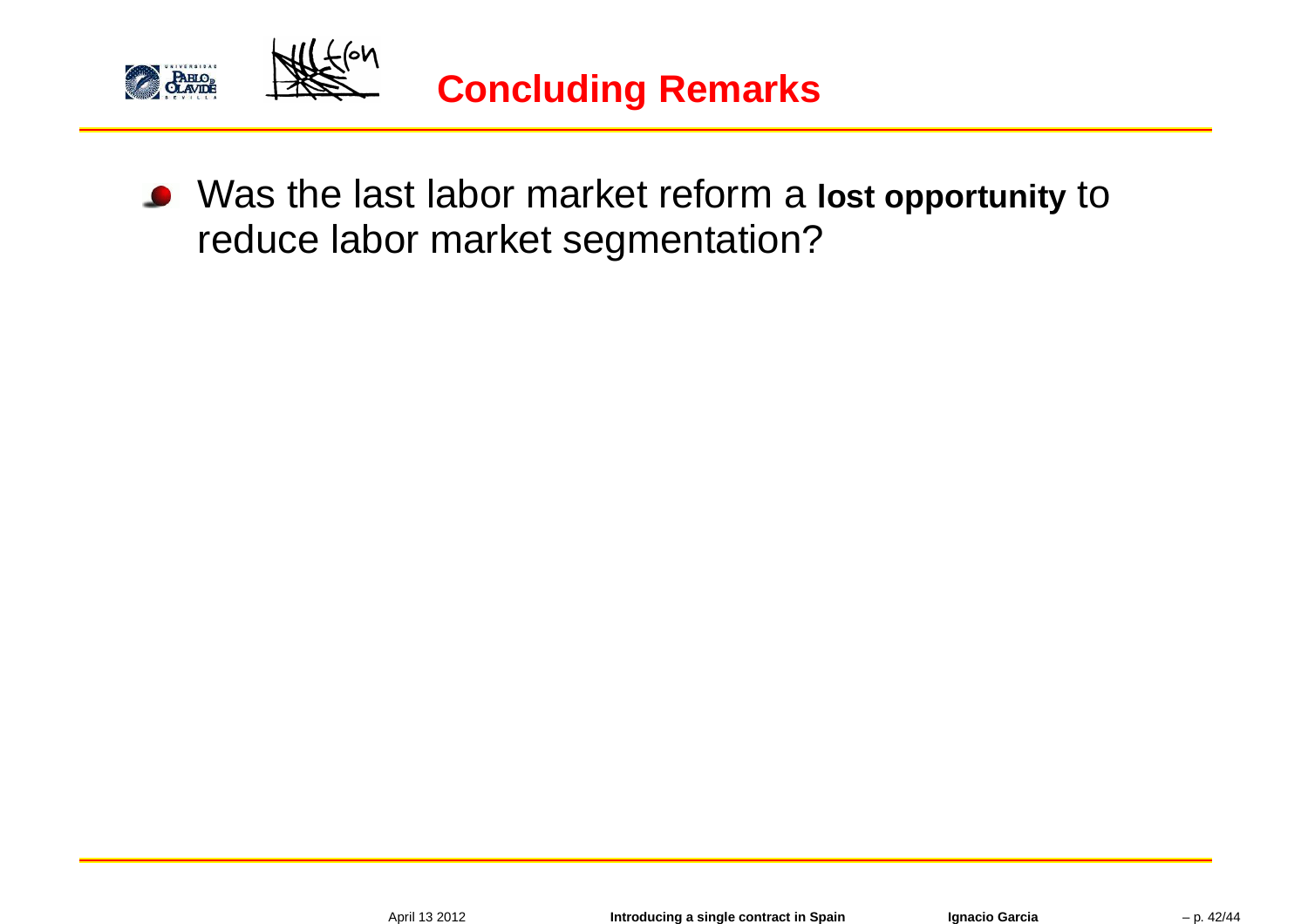

- Was the last labor market reform a lost opportunity to reduce labor market segmentation?
	- **2010 Reform:** <sup>12</sup> days for TC's severance payments and extension of PromotionContracts for almost all workers (33 days)



#### **Severance Payments: number of days per year worked**